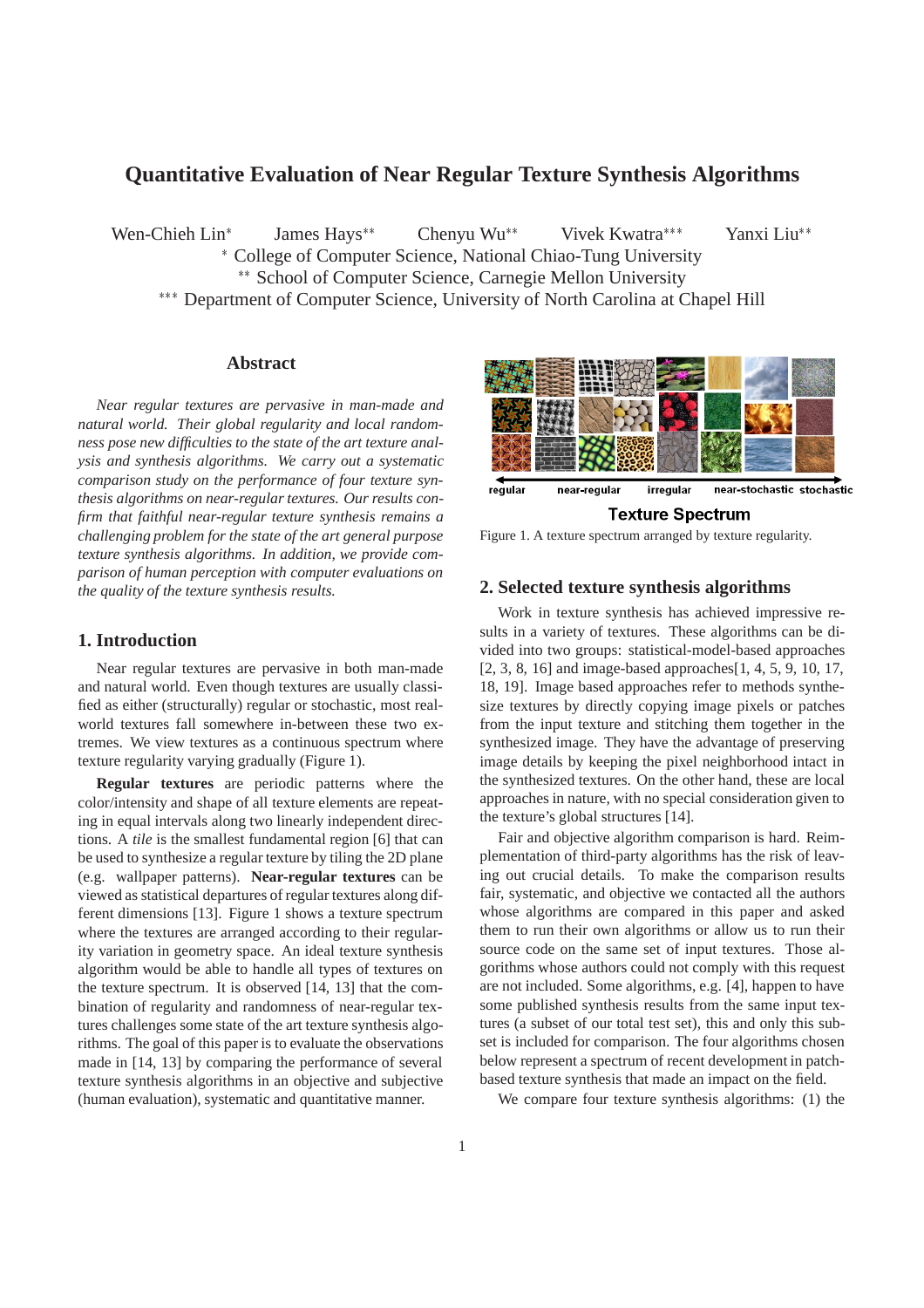graph cut approach[9], (2) the near-regular texture synthesis approach[14], (3) the patch-based approach[10], and (4) the regularized patch-based approach described in [11], which is used as a controlled experiment (regularized patch-based vs. patch-based) to verify the difference of using the lattice structure of a near-regular texture or not in the same algorithm. We briefly describe each algorithm below.

### **2.1. Graph cut texture synthesis**

Kwatra et al.[9] demonstrate a very effective general texture synthesis algorithm. Texture is synthesized by overlaying the entire input texture onto the synthetic texture at various offsets and using a graph cut algorithm to find the optimal region to add to the synthetic texture. The graph cut algorithm avoids the need for a fixed, a-priori patch size, and scales well to any dimension (such as video). However, for near regular textures the choice of offsets is as important as finding low-error seams. If the input texture is copied onto the synthesized texture at an offset that is inconsistent with the periodicity of the texture, any selection of seams will still violate the global regularity of the texture. Kwatra et al. describe patch placement algorithms which do a fair job of finding low error offsets. They treat the input texture as a template and compute the correlation between the template and the texture being synthesized to find the low error offsets. The maximum correlation offsets often, but not always, correspond to the offsets preserving the periodicity of the input texture.

#### **2.2. Near-regular texture synthesis**

Liu et al.[14] propose a texture synthesis algorithm for *geometrically-regular* near-regular textures or Type I nearregular texture [13]. The basic idea is to utilize the translational symmetry property[12] of a near-regular texture to find the underlying lattice structure of the texture patterns and locate the tiles. The lattice extraction process can be manually specified or fully automatic[7].

The extracted tiles represent the smallest parallelogramshaped region that can reproduce the regular texture pattern under the texture's translation subgroup. For a regular texture, only one tile is needed to recover the full texture. For a near-regular texture, one needs a set of tiles collected by sampling the input texture in a principled manner to preserve both the geometric regularity and color/intensity variations in the input texture[14]. The tiles in the tile set have roughly the same size and shape but varied color/intensity. The output texture is synthesized by randomly picking a tile from the tile set and pasting the tile on to a lattice point. Dynamic programming and image blending techniques are applied on the overlapping regions to stitch the tiles.

#### **2.3. Patch-based texture synthesis**

Liang et al.[10] develop a patch-based synthesis algorithm. The basic idea of the algorithm is to synthesize textures by directly copying image patches from the input texture. The major difference from other image-based approaches is that they apply a modified approximate nearest neighbor technique to speed up the search for the best matched patch. With this improved search speed, the algorithm can run in real-time and reach similar image quality as other image-based synthesis algorithms. Image feathering technique is used to blend the overlapping regions of patches. This might blur the overlapping region slightly compared to the dynamic programming technique used in near-regular texture synthesis or the graph cut technique in the graph cut synthesis.

Patch placement in the patch-based approach is very different from that in near-regular texture synthesis. In the patch-based approach, the patch is rectangular and the patches are pasted in a scan-line order. Since the patch size and placement offset are arbitrarily defined by a user, they may not match the lattice structure of the input texture.

#### **2.4. Regularized patch-based texture synthesis**

We develop a regularized patch-based texture synthesis algorithm to deal with near-regular textures. We allow the parallelograms on a regular lattice to be deformed to quadrilaterals so that the texture elements can be separated by the deformed lattice. In other words, we deform a geometrically-irregular near-regular texture to a geometrically-regular near-regular texture. We then apply a modified patch-based approach to synthesize the geometrically-regular texture. Our modification to the patch-based approach allows patches to be pasted along the lattice axis direction and allow the patch shape to be a parallelogram rather than a rectangle. The patch-size and lattice construction vectors are provided by a user who identifies the underlying lattice structure of the input near-regular texture. A synthesized inverse deformation is used to warp the synthesized regular texture to a near-regular texture.

These four algorithms are summarized in Table 1 in terms of the patch shape/size determination, patch extraction, patch placement, and patch stitching methods used in these algorithms. Here, a *patch* is a 2D sample of the input texture. *Patch shape/size* and *extraction* refer to how the shape and size of the region are determined, and where each patch is located in the input texture. *Patch placement* and *stitching* refer to how the patches are placed and stitched in the synthesized texture.

## **3. Methods and Results**

We compare the synthesis results of these four algorithms on regular textures and near-regular textures by comparing their underlying lattices. As a basis for comparison, the lattices of regular textures are automatically extracted, and those of near-regular textures are specified interactively. The regularity preservation test and the user evaluation test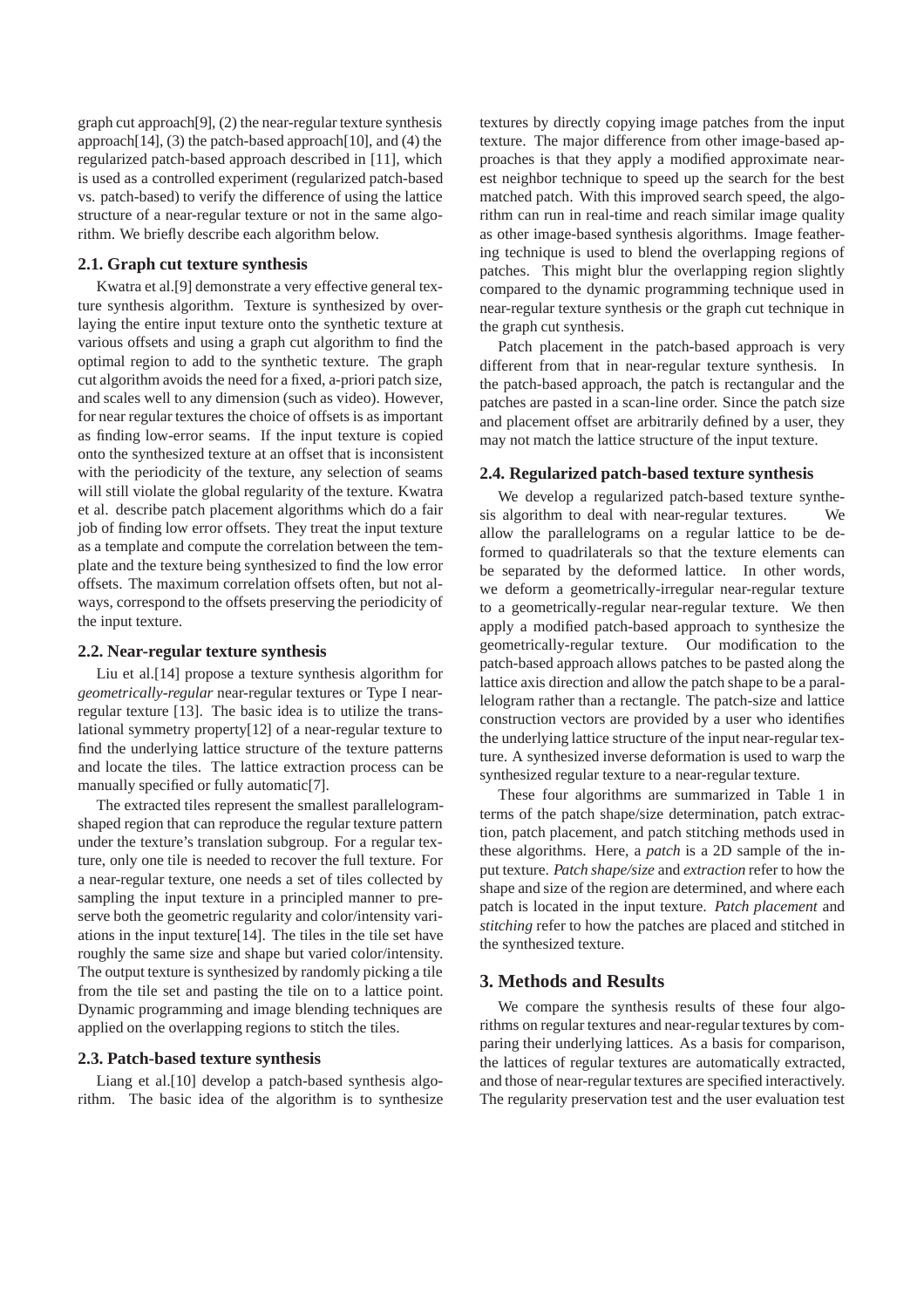| Algorithms | Graph cut             | Near-regular                | <b>Regularized</b>       | <b>Patch-based</b> |
|------------|-----------------------|-----------------------------|--------------------------|--------------------|
|            |                       | synthesis                   | patch-based              |                    |
| Patch      | entire input texture  | translational symmetry      | user identified lattice, | user defined,      |
| shape/size |                       | analysis, user intervention | quadrilateral patch      | rectangular patch  |
| Patch      | N/A                   | lattice points              | lattice points           | random locations   |
| extraction |                       |                             |                          |                    |
| Patch      | random or maximal     | lattice points              | lattice points           | patch grids        |
| placement  | correlation locations |                             |                          |                    |
| Patch      | graph cut $&$         | dynamic programming         | image-feathering         | image-feathering   |
| stitching  | blending              | & blending                  |                          |                    |

Table 1. Summary and comparison of four synthesis algorithms.



Figure 2. A near-regular texture overlaid with its lattice(left) and its geometrically regular counterpart(right), where  $L$  and  $L_r$  are the underlying lattices, and  $\vec{t_1}$  and  $\vec{t_2}$  are the generating vectors of the regular lattice  $L_r$ .

are used as a complementary pair to evaluate the synthesis results.

The first evaluation is objective since it checks if the global regularity is preserved based on a pair of welldefined, quantitative geometric and appearance regularity measures [13]. The basic idea is to view a near-regular texture as a statistical distortion of a regular, wallpaper-like congruent tiling and the degree of its regularity is determined by how much the geometry and appearance of individual tiles differ from their regular state. Figure 2 shows an example of a near-regular texture and its regular state with their underlying lattices overlaid. Since a near-regular texture can be transformed to its regular state by deforming its underlying lattice, the geometric regularity of the nearregular texture can be obtained by computing the amount of deformation between the underlying lattice of the nearregular texture and that of its regular counterpart.

The followings are the mathematical definitions of the geometric and appearance regularity.

Geometric regularity—G score

$$
G = \sum_{i=1}^{N_i} \frac{(l_i - ||\vec{t_1}||)^2}{||\vec{t_1}||^2} + \sum_{j=1}^{N_j} \frac{(l_j - ||\vec{t_2}||)^2}{||\vec{t_2}||^2}
$$

$$
+ \sum_{k=1}^{N_k} \frac{(l_k - ||\vec{t_1} + \vec{t_2}||)^2}{||\vec{t_1} + \vec{t_2}||^2} + \sum_{m=1}^{N_m} \frac{(l_m - ||\vec{t_1} - \vec{t_2}||)^2}{||\vec{t_1} - \vec{t_2}||^2} \quad (1)
$$



Figure 3. A sample set of near-regular textures used in this study

where  $l_i, l_j, l_k$ , and  $l_m$ , are the lengths of the links in lattice  $L$  corresponding to links in  $L_r$  along the directions of  $\vec{t}_1, \vec{t}_2, \vec{t}_1 + \vec{t}_2$ , and  $\vec{t}_1 - \vec{t}_2$ , respectively.  $\vec{t}_1$  and  $\vec{t}_2$  are computed from the input texture through an optimization process[13].  $N_i$ ,  $N_j$ ,  $N_k$  and  $N_m$  are the total number of links in  $L$  corresponding to each direction.

Appearance regularity—A score

$$
A = \frac{1}{m} \sum_{i=1}^{m} std([T_1(i), T_2(i), ..., T_n(i)])
$$
 (2)

where  $T_i$  is a column vector consisting of all pixels of tile t of a regular texture;  $m$  is the number of pixels within a tile. The standard deviation is computed over all tiles.

We refer geometric regularity and appearance regularity to *G score* and *A score* respectively in this paper. Note that none of the synthesis algorithms in this comparison study optimizes the G score of a synthesized texture to match that of the input texture, i.e., the synthesis process is independent of the regularity measurements.

The second evaluation is subjective, human subjects are used to examine and score the overall quality of the synthesized textures in comparison to the input texture in terms of color/intensity, statistical variations, and structures. The results are summarized in Tables 2 and 3 respectively.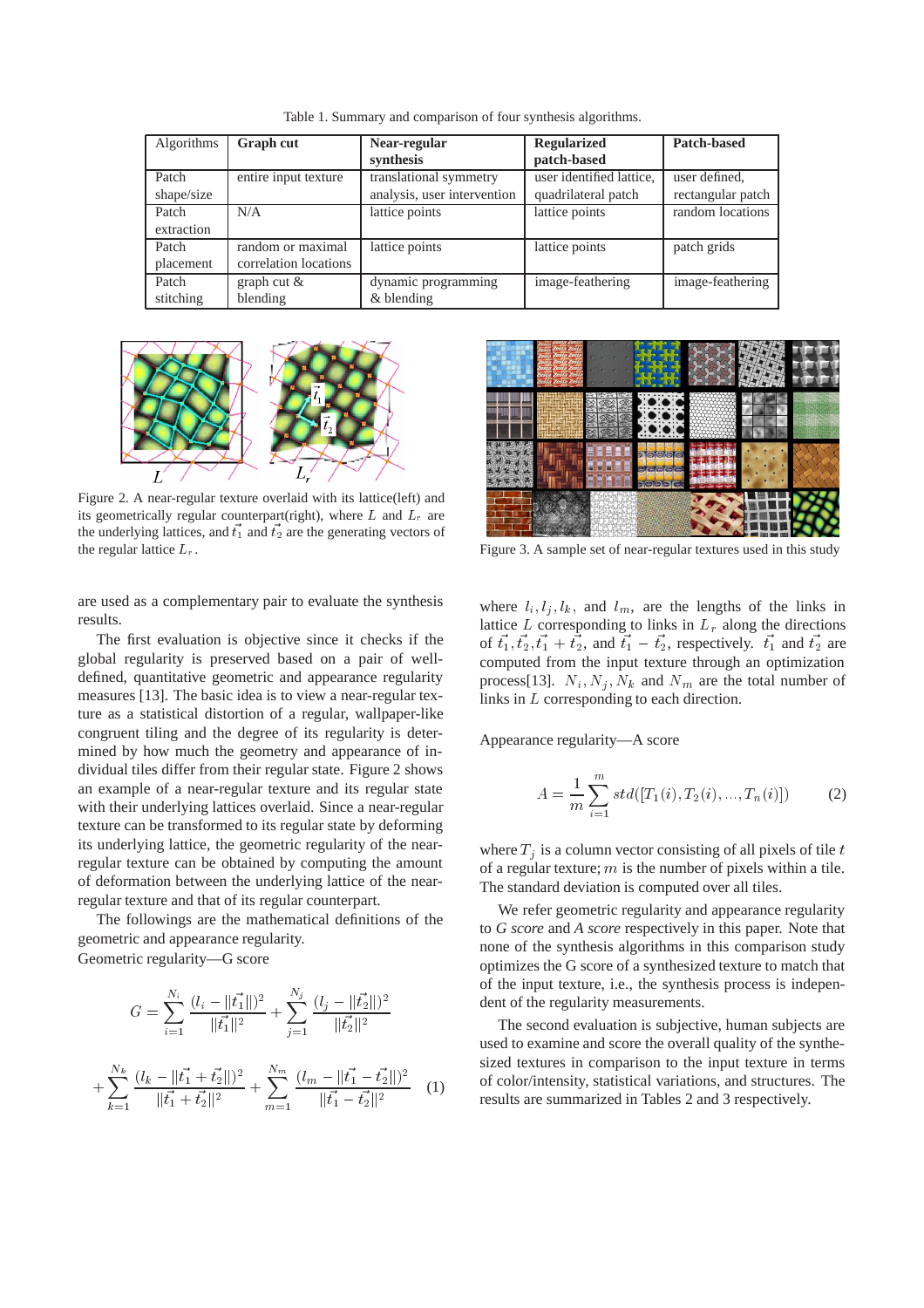Table 2. Results of regularity preservation test on regular textures (top) and near-regular textures (bottom), where  $\checkmark$  denotes that regularity is preserved, and  $\times$  denotes not. *g err.* and *a err.* are the difference of the geometric and appearance regularity between a synthesized texture and its input texture. The G score error with asterisk denotes that no lattice structure exists in the texture and the maximum score error is assigned.

| synthesis<br><b>Textures</b><br>Description<br>g err.<br>g err.<br>g err.<br>a err.<br>a err.<br>a err.<br>g err.<br>a err.<br>0.00<br>0.00<br>0.00<br>0.00<br>0.00<br>0.00<br>1<br>wallpaper<br>0.00<br>0.00<br>✓<br>✓<br>✓<br>✓<br>$\overline{2}$<br>0.00<br>0.00<br>0.00<br>0.00<br>0.00<br>0.00<br>0.00<br>0.00<br>wallpaper<br>✓<br>$\checkmark$<br>✓<br>✓<br>$\overline{\overline{3}}$<br>0.00<br>wallpaper<br>0.00<br>0.00<br>0.00<br>0.00<br>0.00<br>0.00<br>0.00<br>✓<br>✓<br>$\checkmark$<br>√<br>$\overline{4}$<br>0.29<br>0.03<br>0.21<br>0.02<br>0.00<br>0.05<br>0.24<br>0.04<br>jigsaw puzzle<br>$\checkmark$<br>$\checkmark$<br>√<br>$\checkmark$<br>5<br>$\sqrt{}$<br>0.00<br>0.04<br>$\overline{\checkmark}$<br>0.04<br>0.00<br>0.00<br>0.00<br>0.01<br>pavement tiles<br>0.00<br>✓<br>$\checkmark$<br>100<br>100<br>100<br>100<br>0.06<br>0.014<br>0.04<br>0.013<br>$\overline{\mathbf{0}}$<br>0.010<br>0.05<br>0.010<br>success rate(%), average<br>Near-regular<br><b>Regularized</b><br><b>Near-regular Textures</b><br><b>Graph</b> cut<br><b>Patch-based</b><br>synthesis<br>patch-based<br><b>Textures</b><br>Description<br>g err.<br>g err.<br>a err.<br>a err.<br>g err.<br>a err.<br>g err.<br>a err.<br>0.07<br>0.03<br>0.07<br>0.12<br>punched card<br>0.4<br>0.0<br>0.4<br>6<br>$\times$<br>1.1<br>✓<br>$\checkmark$<br>✓<br>7<br>0.00<br>0.0<br>0.03<br>0.0<br>0.0<br>0.10<br>0.0<br>hexagonal net<br>✓<br>✓<br>0.05<br>$\checkmark$<br>√<br>8<br>0.00<br>0.00<br>0.00<br>10.9<br>9.0<br>0.0<br>0.0<br>0.00<br>metal<br>$\times$<br>$\checkmark$<br>✓<br>$\times$<br>9<br>0.3<br>0.00<br>0.00<br>0.00<br>2.4<br>ceramic tiles<br>✓<br>0.4<br>1.5<br>0.00<br>$\checkmark$<br>✓<br>$\times$<br>0.00<br>$\overline{0.0}$<br>0.03<br>0.02<br>10<br>fish tiles<br>0.1<br>0.7<br>9.1<br>0.07<br>√<br>$\checkmark$<br>√<br>$\times$<br>0.0<br>0.06<br>0.0<br>0.07<br>0.0<br>4.7<br>11<br>wall<br>✓<br>$\checkmark$<br>✓<br>0.08<br>0.15<br>$\times$<br>12<br>6.4<br>0.05<br>$\checkmark$<br>0.1<br>0.00<br>0.1<br>0.02<br>11.1<br>0.04<br>$\times$<br>✓<br>$\times$<br>squares<br>$27.1*$<br>0.00<br>$27.1*$<br>0.00<br>$27.1*$<br>13<br>0.00<br>0.0<br>0.00<br>pavement tiles<br>$\times$<br>✓<br>$\times$<br>$\times$<br>14<br>0.02<br>0.1<br>0.02<br>0.01<br>0.7<br>0.02<br>0.6<br>0.1<br>$\times$<br>cans<br>✓<br>✓<br>✓<br>0.02<br>15<br>swirl<br>$\overline{\checkmark}$<br>1.0<br>0.04<br>0.6<br>$\overline{\checkmark}$<br>1.3<br>0.03<br>1.8<br>0.03<br>$\checkmark$<br>$\times$<br>0.01<br>$27.1*$<br>16<br>basket<br>0.4<br>0.01<br>0.0<br>0.5<br>0.01<br>0.02<br>✓<br>$\checkmark$<br>✓<br>$\times$<br>0.03<br>0.04<br>0.02<br>17<br>0.0<br>0.0<br>0.0<br>0.0<br>0.04<br>fabric<br>$\checkmark$<br>$\checkmark$<br>✓<br>√<br>0.03<br>18<br>$\overline{\checkmark}$<br>0.0<br>0.03<br>$\overline{\checkmark}$<br>0.0<br>$\overline{\checkmark}$<br>0.0<br>0.02<br>$\sqrt{}$<br>0.0<br>0.03<br>fabric<br>19<br>0.0<br>0.02<br>0.0<br>0.02<br>0.0<br>0.01<br>✓<br>0.0<br>0.01<br>fabric<br>✓<br>$\checkmark$<br>$\checkmark$<br>0.02<br>0.01<br>20<br>knotted mat<br>3.8<br>0.02<br>0.9<br>5.4<br>6.3<br>0.09<br>✓<br>✓<br>✓<br>$\times$<br>$\overline{21}$<br>2.9<br>0.00<br>2.3<br>0.00<br>0.00<br>$27.1*$<br>6.7<br>$\times$<br>0.00<br>$\times$<br>$\checkmark$<br>$\times$<br>pie<br>$\overline{22}$<br>0.03<br>fabric<br>0.1<br>0.03<br>0.6<br>0.5<br>0.02<br>15.8<br>0.12<br>✓<br>✓<br>$\checkmark$<br>$\times$<br>$\overline{23}$<br>0.05<br>0.07<br>0.01<br>$\overline{\checkmark}$<br>0.0<br>$\overline{\checkmark}$<br>0.0<br>$\overline{\checkmark}$<br>0.0<br>$\overline{\checkmark}$<br>0.0<br>0.02<br>toothpastes<br>0.05<br>0.04<br>15.3<br>24<br>0.0<br>0.08<br>0.0<br>0.0<br>0.06<br>windows<br>✓<br>$\checkmark$<br>✓<br>$\times$<br>$\overline{25}$<br>0.0<br>0.04<br>0.0<br>0.04<br>0.0<br>0.00<br>27.1<br>windows<br>$\overline{\checkmark}$<br>$\overline{\checkmark}$<br>$\overline{\checkmark}$<br>0.06<br>$\times$<br>26<br>0.3<br>0.00<br>0.2<br>0.00<br>0.7<br>0.03<br>2.9<br>0.01<br>fabric<br>$\checkmark$<br>$\times$<br>✓<br>$\times$<br>$\overline{27}$<br>0.5<br>0.03<br>0.3<br>0.02<br>2.5<br>0.01<br>$27.1*$<br>0.07<br>basket<br>✓<br>$\checkmark$<br>$\times$<br>$\times$<br>0.00<br>N/A<br>28<br>fabric<br>0.2<br>0.00<br>0.2<br>N/A<br>√<br>✓<br>29<br>13.7<br>0.03<br>0.0<br>0.00<br>N/A<br>N/A<br>squares&hexagons<br>$\times$<br>$\times$<br>30<br>0.2<br>0.08<br>0.1<br>0.00<br>N/A<br>N/A<br>mosaic<br>✓<br>$\times$<br>0.02<br>$\overline{31}$<br>0.9<br>0.03<br>1.8<br>N/A<br>N/A<br>jigsaw puzzle<br>✓<br>$\times$<br>$\overline{32}$<br>0.01<br>N/A<br>N/A<br>24.4<br>0.01<br>$\sqrt{}$<br>0.2<br>fabric<br>$\times$<br>33<br>0.00<br>0.01<br>N/A<br>N/A<br>4.3<br>0.4<br>cracker<br>$\times$<br>$\checkmark$<br>0.03<br>0.03<br>N/A<br>N/A<br>34<br>brick wall<br>0.7<br>$\checkmark$<br>0.2<br>$\times$<br>$\overline{35}$<br>0.00<br>0.01<br>N/A<br>0.6<br>0.0<br>N/A<br>brick wall<br>$\times$<br>✓<br>36<br>2.3<br>0.00<br>0.00<br>N/A<br>N/A<br>0.3<br>brick wall<br>$\times$<br>√<br>$\overline{37}$<br>0.1<br>0.01<br>0.00<br>N/A<br>N/A<br>✓<br>$\checkmark$<br>0.1<br>brick wall<br>0.00<br>38<br>$27.1*$<br>0.00<br>0.0<br>N/A<br>N/A<br>brick wall<br>$\checkmark$<br>$\times$<br>0.01<br>N/A<br>39<br>1.2<br>0.01<br>0.2<br>N/A<br>brick wall<br>$\times$<br>$\checkmark$<br>0.00<br>N/A<br>N/A<br>40<br>0.0<br>0.00<br>0.0<br>✓<br>$\checkmark$<br>carpet<br>N/A<br>N/A<br>41<br>7.6<br>0.02<br>$\overline{\checkmark}$<br>1.1<br>0.01<br>$\times$<br>rug<br>42<br>7.2<br>0.02<br>N/A<br>N/A<br>0.03<br>0.3<br>$\times$<br>√<br>rug<br>N/A<br>N/A<br>43<br>0.2<br>0.01<br>0.2<br>0.01<br>cans<br>$\times$<br>$\checkmark$<br>$\overline{55}$<br>95<br>3.77<br>0.28<br>9.88<br>0.023<br>0.017<br>86<br>2.16<br>0.023<br>$\overline{23}$<br>0.046<br>success rate $(\%)$ , average | <b>Regular Textures</b> | Graph cut<br>Near-regular<br><b>Regularized</b><br>Patch-based |  |  |             |  |  |  |  |  |
|-----------------------------------------------------------------------------------------------------------------------------------------------------------------------------------------------------------------------------------------------------------------------------------------------------------------------------------------------------------------------------------------------------------------------------------------------------------------------------------------------------------------------------------------------------------------------------------------------------------------------------------------------------------------------------------------------------------------------------------------------------------------------------------------------------------------------------------------------------------------------------------------------------------------------------------------------------------------------------------------------------------------------------------------------------------------------------------------------------------------------------------------------------------------------------------------------------------------------------------------------------------------------------------------------------------------------------------------------------------------------------------------------------------------------------------------------------------------------------------------------------------------------------------------------------------------------------------------------------------------------------------------------------------------------------------------------------------------------------------------------------------------------------------------------------------------------------------------------------------------------------------------------------------------------------------------------------------------------------------------------------------------------------------------------------------------------------------------------------------------------------------------------------------------------------------------------------------------------------------------------------------------------------------------------------------------------------------------------------------------------------------------------------------------------------------------------------------------------------------------------------------------------------------------------------------------------------------------------------------------------------------------------------------------------------------------------------------------------------------------------------------------------------------------------------------------------------------------------------------------------------------------------------------------------------------------------------------------------------------------------------------------------------------------------------------------------------------------------------------------------------------------------------------------------------------------------------------------------------------------------------------------------------------------------------------------------------------------------------------------------------------------------------------------------------------------------------------------------------------------------------------------------------------------------------------------------------------------------------------------------------------------------------------------------------------------------------------------------------------------------------------------------------------------------------------------------------------------------------------------------------------------------------------------------------------------------------------------------------------------------------------------------------------------------------------------------------------------------------------------------------------------------------------------------------------------------------------------------------------------------------------------------------------------------------------------------------------------------------------------------------------------------------------------------------------------------------------------------------------------------------------------------------------------------------------------------------------------------------------------------------------------------------------------------------------------------------------------------------------------------------------------------------------------------------------------------------------------------------------------------------------------------------------------------------------------------------------------------------------------------------------------------------------------------------------------------------------------------------------------------------------------------------------------------------------------------------------------------------------------------------------------------------------------------------------------------------------------------------------------------------------------------------------------------------------------------------------------------------------------------------------------------------------------------------------------------------------------------------------------------------------------------------------------------------------------------------------------------------------------------------------------------------------------------------------------------------------------------------------------------------------|-------------------------|----------------------------------------------------------------|--|--|-------------|--|--|--|--|--|
|                                                                                                                                                                                                                                                                                                                                                                                                                                                                                                                                                                                                                                                                                                                                                                                                                                                                                                                                                                                                                                                                                                                                                                                                                                                                                                                                                                                                                                                                                                                                                                                                                                                                                                                                                                                                                                                                                                                                                                                                                                                                                                                                                                                                                                                                                                                                                                                                                                                                                                                                                                                                                                                                                                                                                                                                                                                                                                                                                                                                                                                                                                                                                                                                                                                                                                                                                                                                                                                                                                                                                                                                                                                                                                                                                                                                                                                                                                                                                                                                                                                                                                                                                                                                                                                                                                                                                                                                                                                                                                                                                                                                                                                                                                                                                                                                                                                                                                                                                                                                                                                                                                                                                                                                                                                                                                                                                                                                                                                                                                                                                                                                                                                                                                                                                                                                                                                                                   |                         |                                                                |  |  | patch-based |  |  |  |  |  |
|                                                                                                                                                                                                                                                                                                                                                                                                                                                                                                                                                                                                                                                                                                                                                                                                                                                                                                                                                                                                                                                                                                                                                                                                                                                                                                                                                                                                                                                                                                                                                                                                                                                                                                                                                                                                                                                                                                                                                                                                                                                                                                                                                                                                                                                                                                                                                                                                                                                                                                                                                                                                                                                                                                                                                                                                                                                                                                                                                                                                                                                                                                                                                                                                                                                                                                                                                                                                                                                                                                                                                                                                                                                                                                                                                                                                                                                                                                                                                                                                                                                                                                                                                                                                                                                                                                                                                                                                                                                                                                                                                                                                                                                                                                                                                                                                                                                                                                                                                                                                                                                                                                                                                                                                                                                                                                                                                                                                                                                                                                                                                                                                                                                                                                                                                                                                                                                                                   |                         |                                                                |  |  |             |  |  |  |  |  |
|                                                                                                                                                                                                                                                                                                                                                                                                                                                                                                                                                                                                                                                                                                                                                                                                                                                                                                                                                                                                                                                                                                                                                                                                                                                                                                                                                                                                                                                                                                                                                                                                                                                                                                                                                                                                                                                                                                                                                                                                                                                                                                                                                                                                                                                                                                                                                                                                                                                                                                                                                                                                                                                                                                                                                                                                                                                                                                                                                                                                                                                                                                                                                                                                                                                                                                                                                                                                                                                                                                                                                                                                                                                                                                                                                                                                                                                                                                                                                                                                                                                                                                                                                                                                                                                                                                                                                                                                                                                                                                                                                                                                                                                                                                                                                                                                                                                                                                                                                                                                                                                                                                                                                                                                                                                                                                                                                                                                                                                                                                                                                                                                                                                                                                                                                                                                                                                                                   |                         |                                                                |  |  |             |  |  |  |  |  |
|                                                                                                                                                                                                                                                                                                                                                                                                                                                                                                                                                                                                                                                                                                                                                                                                                                                                                                                                                                                                                                                                                                                                                                                                                                                                                                                                                                                                                                                                                                                                                                                                                                                                                                                                                                                                                                                                                                                                                                                                                                                                                                                                                                                                                                                                                                                                                                                                                                                                                                                                                                                                                                                                                                                                                                                                                                                                                                                                                                                                                                                                                                                                                                                                                                                                                                                                                                                                                                                                                                                                                                                                                                                                                                                                                                                                                                                                                                                                                                                                                                                                                                                                                                                                                                                                                                                                                                                                                                                                                                                                                                                                                                                                                                                                                                                                                                                                                                                                                                                                                                                                                                                                                                                                                                                                                                                                                                                                                                                                                                                                                                                                                                                                                                                                                                                                                                                                                   |                         |                                                                |  |  |             |  |  |  |  |  |
|                                                                                                                                                                                                                                                                                                                                                                                                                                                                                                                                                                                                                                                                                                                                                                                                                                                                                                                                                                                                                                                                                                                                                                                                                                                                                                                                                                                                                                                                                                                                                                                                                                                                                                                                                                                                                                                                                                                                                                                                                                                                                                                                                                                                                                                                                                                                                                                                                                                                                                                                                                                                                                                                                                                                                                                                                                                                                                                                                                                                                                                                                                                                                                                                                                                                                                                                                                                                                                                                                                                                                                                                                                                                                                                                                                                                                                                                                                                                                                                                                                                                                                                                                                                                                                                                                                                                                                                                                                                                                                                                                                                                                                                                                                                                                                                                                                                                                                                                                                                                                                                                                                                                                                                                                                                                                                                                                                                                                                                                                                                                                                                                                                                                                                                                                                                                                                                                                   |                         |                                                                |  |  |             |  |  |  |  |  |
|                                                                                                                                                                                                                                                                                                                                                                                                                                                                                                                                                                                                                                                                                                                                                                                                                                                                                                                                                                                                                                                                                                                                                                                                                                                                                                                                                                                                                                                                                                                                                                                                                                                                                                                                                                                                                                                                                                                                                                                                                                                                                                                                                                                                                                                                                                                                                                                                                                                                                                                                                                                                                                                                                                                                                                                                                                                                                                                                                                                                                                                                                                                                                                                                                                                                                                                                                                                                                                                                                                                                                                                                                                                                                                                                                                                                                                                                                                                                                                                                                                                                                                                                                                                                                                                                                                                                                                                                                                                                                                                                                                                                                                                                                                                                                                                                                                                                                                                                                                                                                                                                                                                                                                                                                                                                                                                                                                                                                                                                                                                                                                                                                                                                                                                                                                                                                                                                                   |                         |                                                                |  |  |             |  |  |  |  |  |
|                                                                                                                                                                                                                                                                                                                                                                                                                                                                                                                                                                                                                                                                                                                                                                                                                                                                                                                                                                                                                                                                                                                                                                                                                                                                                                                                                                                                                                                                                                                                                                                                                                                                                                                                                                                                                                                                                                                                                                                                                                                                                                                                                                                                                                                                                                                                                                                                                                                                                                                                                                                                                                                                                                                                                                                                                                                                                                                                                                                                                                                                                                                                                                                                                                                                                                                                                                                                                                                                                                                                                                                                                                                                                                                                                                                                                                                                                                                                                                                                                                                                                                                                                                                                                                                                                                                                                                                                                                                                                                                                                                                                                                                                                                                                                                                                                                                                                                                                                                                                                                                                                                                                                                                                                                                                                                                                                                                                                                                                                                                                                                                                                                                                                                                                                                                                                                                                                   |                         |                                                                |  |  |             |  |  |  |  |  |
|                                                                                                                                                                                                                                                                                                                                                                                                                                                                                                                                                                                                                                                                                                                                                                                                                                                                                                                                                                                                                                                                                                                                                                                                                                                                                                                                                                                                                                                                                                                                                                                                                                                                                                                                                                                                                                                                                                                                                                                                                                                                                                                                                                                                                                                                                                                                                                                                                                                                                                                                                                                                                                                                                                                                                                                                                                                                                                                                                                                                                                                                                                                                                                                                                                                                                                                                                                                                                                                                                                                                                                                                                                                                                                                                                                                                                                                                                                                                                                                                                                                                                                                                                                                                                                                                                                                                                                                                                                                                                                                                                                                                                                                                                                                                                                                                                                                                                                                                                                                                                                                                                                                                                                                                                                                                                                                                                                                                                                                                                                                                                                                                                                                                                                                                                                                                                                                                                   |                         |                                                                |  |  |             |  |  |  |  |  |
|                                                                                                                                                                                                                                                                                                                                                                                                                                                                                                                                                                                                                                                                                                                                                                                                                                                                                                                                                                                                                                                                                                                                                                                                                                                                                                                                                                                                                                                                                                                                                                                                                                                                                                                                                                                                                                                                                                                                                                                                                                                                                                                                                                                                                                                                                                                                                                                                                                                                                                                                                                                                                                                                                                                                                                                                                                                                                                                                                                                                                                                                                                                                                                                                                                                                                                                                                                                                                                                                                                                                                                                                                                                                                                                                                                                                                                                                                                                                                                                                                                                                                                                                                                                                                                                                                                                                                                                                                                                                                                                                                                                                                                                                                                                                                                                                                                                                                                                                                                                                                                                                                                                                                                                                                                                                                                                                                                                                                                                                                                                                                                                                                                                                                                                                                                                                                                                                                   |                         |                                                                |  |  |             |  |  |  |  |  |
|                                                                                                                                                                                                                                                                                                                                                                                                                                                                                                                                                                                                                                                                                                                                                                                                                                                                                                                                                                                                                                                                                                                                                                                                                                                                                                                                                                                                                                                                                                                                                                                                                                                                                                                                                                                                                                                                                                                                                                                                                                                                                                                                                                                                                                                                                                                                                                                                                                                                                                                                                                                                                                                                                                                                                                                                                                                                                                                                                                                                                                                                                                                                                                                                                                                                                                                                                                                                                                                                                                                                                                                                                                                                                                                                                                                                                                                                                                                                                                                                                                                                                                                                                                                                                                                                                                                                                                                                                                                                                                                                                                                                                                                                                                                                                                                                                                                                                                                                                                                                                                                                                                                                                                                                                                                                                                                                                                                                                                                                                                                                                                                                                                                                                                                                                                                                                                                                                   |                         |                                                                |  |  |             |  |  |  |  |  |
|                                                                                                                                                                                                                                                                                                                                                                                                                                                                                                                                                                                                                                                                                                                                                                                                                                                                                                                                                                                                                                                                                                                                                                                                                                                                                                                                                                                                                                                                                                                                                                                                                                                                                                                                                                                                                                                                                                                                                                                                                                                                                                                                                                                                                                                                                                                                                                                                                                                                                                                                                                                                                                                                                                                                                                                                                                                                                                                                                                                                                                                                                                                                                                                                                                                                                                                                                                                                                                                                                                                                                                                                                                                                                                                                                                                                                                                                                                                                                                                                                                                                                                                                                                                                                                                                                                                                                                                                                                                                                                                                                                                                                                                                                                                                                                                                                                                                                                                                                                                                                                                                                                                                                                                                                                                                                                                                                                                                                                                                                                                                                                                                                                                                                                                                                                                                                                                                                   |                         |                                                                |  |  |             |  |  |  |  |  |
|                                                                                                                                                                                                                                                                                                                                                                                                                                                                                                                                                                                                                                                                                                                                                                                                                                                                                                                                                                                                                                                                                                                                                                                                                                                                                                                                                                                                                                                                                                                                                                                                                                                                                                                                                                                                                                                                                                                                                                                                                                                                                                                                                                                                                                                                                                                                                                                                                                                                                                                                                                                                                                                                                                                                                                                                                                                                                                                                                                                                                                                                                                                                                                                                                                                                                                                                                                                                                                                                                                                                                                                                                                                                                                                                                                                                                                                                                                                                                                                                                                                                                                                                                                                                                                                                                                                                                                                                                                                                                                                                                                                                                                                                                                                                                                                                                                                                                                                                                                                                                                                                                                                                                                                                                                                                                                                                                                                                                                                                                                                                                                                                                                                                                                                                                                                                                                                                                   |                         |                                                                |  |  |             |  |  |  |  |  |
|                                                                                                                                                                                                                                                                                                                                                                                                                                                                                                                                                                                                                                                                                                                                                                                                                                                                                                                                                                                                                                                                                                                                                                                                                                                                                                                                                                                                                                                                                                                                                                                                                                                                                                                                                                                                                                                                                                                                                                                                                                                                                                                                                                                                                                                                                                                                                                                                                                                                                                                                                                                                                                                                                                                                                                                                                                                                                                                                                                                                                                                                                                                                                                                                                                                                                                                                                                                                                                                                                                                                                                                                                                                                                                                                                                                                                                                                                                                                                                                                                                                                                                                                                                                                                                                                                                                                                                                                                                                                                                                                                                                                                                                                                                                                                                                                                                                                                                                                                                                                                                                                                                                                                                                                                                                                                                                                                                                                                                                                                                                                                                                                                                                                                                                                                                                                                                                                                   |                         |                                                                |  |  |             |  |  |  |  |  |
|                                                                                                                                                                                                                                                                                                                                                                                                                                                                                                                                                                                                                                                                                                                                                                                                                                                                                                                                                                                                                                                                                                                                                                                                                                                                                                                                                                                                                                                                                                                                                                                                                                                                                                                                                                                                                                                                                                                                                                                                                                                                                                                                                                                                                                                                                                                                                                                                                                                                                                                                                                                                                                                                                                                                                                                                                                                                                                                                                                                                                                                                                                                                                                                                                                                                                                                                                                                                                                                                                                                                                                                                                                                                                                                                                                                                                                                                                                                                                                                                                                                                                                                                                                                                                                                                                                                                                                                                                                                                                                                                                                                                                                                                                                                                                                                                                                                                                                                                                                                                                                                                                                                                                                                                                                                                                                                                                                                                                                                                                                                                                                                                                                                                                                                                                                                                                                                                                   |                         |                                                                |  |  |             |  |  |  |  |  |
|                                                                                                                                                                                                                                                                                                                                                                                                                                                                                                                                                                                                                                                                                                                                                                                                                                                                                                                                                                                                                                                                                                                                                                                                                                                                                                                                                                                                                                                                                                                                                                                                                                                                                                                                                                                                                                                                                                                                                                                                                                                                                                                                                                                                                                                                                                                                                                                                                                                                                                                                                                                                                                                                                                                                                                                                                                                                                                                                                                                                                                                                                                                                                                                                                                                                                                                                                                                                                                                                                                                                                                                                                                                                                                                                                                                                                                                                                                                                                                                                                                                                                                                                                                                                                                                                                                                                                                                                                                                                                                                                                                                                                                                                                                                                                                                                                                                                                                                                                                                                                                                                                                                                                                                                                                                                                                                                                                                                                                                                                                                                                                                                                                                                                                                                                                                                                                                                                   |                         |                                                                |  |  |             |  |  |  |  |  |
|                                                                                                                                                                                                                                                                                                                                                                                                                                                                                                                                                                                                                                                                                                                                                                                                                                                                                                                                                                                                                                                                                                                                                                                                                                                                                                                                                                                                                                                                                                                                                                                                                                                                                                                                                                                                                                                                                                                                                                                                                                                                                                                                                                                                                                                                                                                                                                                                                                                                                                                                                                                                                                                                                                                                                                                                                                                                                                                                                                                                                                                                                                                                                                                                                                                                                                                                                                                                                                                                                                                                                                                                                                                                                                                                                                                                                                                                                                                                                                                                                                                                                                                                                                                                                                                                                                                                                                                                                                                                                                                                                                                                                                                                                                                                                                                                                                                                                                                                                                                                                                                                                                                                                                                                                                                                                                                                                                                                                                                                                                                                                                                                                                                                                                                                                                                                                                                                                   |                         |                                                                |  |  |             |  |  |  |  |  |
|                                                                                                                                                                                                                                                                                                                                                                                                                                                                                                                                                                                                                                                                                                                                                                                                                                                                                                                                                                                                                                                                                                                                                                                                                                                                                                                                                                                                                                                                                                                                                                                                                                                                                                                                                                                                                                                                                                                                                                                                                                                                                                                                                                                                                                                                                                                                                                                                                                                                                                                                                                                                                                                                                                                                                                                                                                                                                                                                                                                                                                                                                                                                                                                                                                                                                                                                                                                                                                                                                                                                                                                                                                                                                                                                                                                                                                                                                                                                                                                                                                                                                                                                                                                                                                                                                                                                                                                                                                                                                                                                                                                                                                                                                                                                                                                                                                                                                                                                                                                                                                                                                                                                                                                                                                                                                                                                                                                                                                                                                                                                                                                                                                                                                                                                                                                                                                                                                   |                         |                                                                |  |  |             |  |  |  |  |  |
|                                                                                                                                                                                                                                                                                                                                                                                                                                                                                                                                                                                                                                                                                                                                                                                                                                                                                                                                                                                                                                                                                                                                                                                                                                                                                                                                                                                                                                                                                                                                                                                                                                                                                                                                                                                                                                                                                                                                                                                                                                                                                                                                                                                                                                                                                                                                                                                                                                                                                                                                                                                                                                                                                                                                                                                                                                                                                                                                                                                                                                                                                                                                                                                                                                                                                                                                                                                                                                                                                                                                                                                                                                                                                                                                                                                                                                                                                                                                                                                                                                                                                                                                                                                                                                                                                                                                                                                                                                                                                                                                                                                                                                                                                                                                                                                                                                                                                                                                                                                                                                                                                                                                                                                                                                                                                                                                                                                                                                                                                                                                                                                                                                                                                                                                                                                                                                                                                   |                         |                                                                |  |  |             |  |  |  |  |  |
|                                                                                                                                                                                                                                                                                                                                                                                                                                                                                                                                                                                                                                                                                                                                                                                                                                                                                                                                                                                                                                                                                                                                                                                                                                                                                                                                                                                                                                                                                                                                                                                                                                                                                                                                                                                                                                                                                                                                                                                                                                                                                                                                                                                                                                                                                                                                                                                                                                                                                                                                                                                                                                                                                                                                                                                                                                                                                                                                                                                                                                                                                                                                                                                                                                                                                                                                                                                                                                                                                                                                                                                                                                                                                                                                                                                                                                                                                                                                                                                                                                                                                                                                                                                                                                                                                                                                                                                                                                                                                                                                                                                                                                                                                                                                                                                                                                                                                                                                                                                                                                                                                                                                                                                                                                                                                                                                                                                                                                                                                                                                                                                                                                                                                                                                                                                                                                                                                   |                         |                                                                |  |  |             |  |  |  |  |  |
|                                                                                                                                                                                                                                                                                                                                                                                                                                                                                                                                                                                                                                                                                                                                                                                                                                                                                                                                                                                                                                                                                                                                                                                                                                                                                                                                                                                                                                                                                                                                                                                                                                                                                                                                                                                                                                                                                                                                                                                                                                                                                                                                                                                                                                                                                                                                                                                                                                                                                                                                                                                                                                                                                                                                                                                                                                                                                                                                                                                                                                                                                                                                                                                                                                                                                                                                                                                                                                                                                                                                                                                                                                                                                                                                                                                                                                                                                                                                                                                                                                                                                                                                                                                                                                                                                                                                                                                                                                                                                                                                                                                                                                                                                                                                                                                                                                                                                                                                                                                                                                                                                                                                                                                                                                                                                                                                                                                                                                                                                                                                                                                                                                                                                                                                                                                                                                                                                   |                         |                                                                |  |  |             |  |  |  |  |  |
|                                                                                                                                                                                                                                                                                                                                                                                                                                                                                                                                                                                                                                                                                                                                                                                                                                                                                                                                                                                                                                                                                                                                                                                                                                                                                                                                                                                                                                                                                                                                                                                                                                                                                                                                                                                                                                                                                                                                                                                                                                                                                                                                                                                                                                                                                                                                                                                                                                                                                                                                                                                                                                                                                                                                                                                                                                                                                                                                                                                                                                                                                                                                                                                                                                                                                                                                                                                                                                                                                                                                                                                                                                                                                                                                                                                                                                                                                                                                                                                                                                                                                                                                                                                                                                                                                                                                                                                                                                                                                                                                                                                                                                                                                                                                                                                                                                                                                                                                                                                                                                                                                                                                                                                                                                                                                                                                                                                                                                                                                                                                                                                                                                                                                                                                                                                                                                                                                   |                         |                                                                |  |  |             |  |  |  |  |  |
|                                                                                                                                                                                                                                                                                                                                                                                                                                                                                                                                                                                                                                                                                                                                                                                                                                                                                                                                                                                                                                                                                                                                                                                                                                                                                                                                                                                                                                                                                                                                                                                                                                                                                                                                                                                                                                                                                                                                                                                                                                                                                                                                                                                                                                                                                                                                                                                                                                                                                                                                                                                                                                                                                                                                                                                                                                                                                                                                                                                                                                                                                                                                                                                                                                                                                                                                                                                                                                                                                                                                                                                                                                                                                                                                                                                                                                                                                                                                                                                                                                                                                                                                                                                                                                                                                                                                                                                                                                                                                                                                                                                                                                                                                                                                                                                                                                                                                                                                                                                                                                                                                                                                                                                                                                                                                                                                                                                                                                                                                                                                                                                                                                                                                                                                                                                                                                                                                   |                         |                                                                |  |  |             |  |  |  |  |  |
|                                                                                                                                                                                                                                                                                                                                                                                                                                                                                                                                                                                                                                                                                                                                                                                                                                                                                                                                                                                                                                                                                                                                                                                                                                                                                                                                                                                                                                                                                                                                                                                                                                                                                                                                                                                                                                                                                                                                                                                                                                                                                                                                                                                                                                                                                                                                                                                                                                                                                                                                                                                                                                                                                                                                                                                                                                                                                                                                                                                                                                                                                                                                                                                                                                                                                                                                                                                                                                                                                                                                                                                                                                                                                                                                                                                                                                                                                                                                                                                                                                                                                                                                                                                                                                                                                                                                                                                                                                                                                                                                                                                                                                                                                                                                                                                                                                                                                                                                                                                                                                                                                                                                                                                                                                                                                                                                                                                                                                                                                                                                                                                                                                                                                                                                                                                                                                                                                   |                         |                                                                |  |  |             |  |  |  |  |  |
|                                                                                                                                                                                                                                                                                                                                                                                                                                                                                                                                                                                                                                                                                                                                                                                                                                                                                                                                                                                                                                                                                                                                                                                                                                                                                                                                                                                                                                                                                                                                                                                                                                                                                                                                                                                                                                                                                                                                                                                                                                                                                                                                                                                                                                                                                                                                                                                                                                                                                                                                                                                                                                                                                                                                                                                                                                                                                                                                                                                                                                                                                                                                                                                                                                                                                                                                                                                                                                                                                                                                                                                                                                                                                                                                                                                                                                                                                                                                                                                                                                                                                                                                                                                                                                                                                                                                                                                                                                                                                                                                                                                                                                                                                                                                                                                                                                                                                                                                                                                                                                                                                                                                                                                                                                                                                                                                                                                                                                                                                                                                                                                                                                                                                                                                                                                                                                                                                   |                         |                                                                |  |  |             |  |  |  |  |  |
|                                                                                                                                                                                                                                                                                                                                                                                                                                                                                                                                                                                                                                                                                                                                                                                                                                                                                                                                                                                                                                                                                                                                                                                                                                                                                                                                                                                                                                                                                                                                                                                                                                                                                                                                                                                                                                                                                                                                                                                                                                                                                                                                                                                                                                                                                                                                                                                                                                                                                                                                                                                                                                                                                                                                                                                                                                                                                                                                                                                                                                                                                                                                                                                                                                                                                                                                                                                                                                                                                                                                                                                                                                                                                                                                                                                                                                                                                                                                                                                                                                                                                                                                                                                                                                                                                                                                                                                                                                                                                                                                                                                                                                                                                                                                                                                                                                                                                                                                                                                                                                                                                                                                                                                                                                                                                                                                                                                                                                                                                                                                                                                                                                                                                                                                                                                                                                                                                   |                         |                                                                |  |  |             |  |  |  |  |  |
|                                                                                                                                                                                                                                                                                                                                                                                                                                                                                                                                                                                                                                                                                                                                                                                                                                                                                                                                                                                                                                                                                                                                                                                                                                                                                                                                                                                                                                                                                                                                                                                                                                                                                                                                                                                                                                                                                                                                                                                                                                                                                                                                                                                                                                                                                                                                                                                                                                                                                                                                                                                                                                                                                                                                                                                                                                                                                                                                                                                                                                                                                                                                                                                                                                                                                                                                                                                                                                                                                                                                                                                                                                                                                                                                                                                                                                                                                                                                                                                                                                                                                                                                                                                                                                                                                                                                                                                                                                                                                                                                                                                                                                                                                                                                                                                                                                                                                                                                                                                                                                                                                                                                                                                                                                                                                                                                                                                                                                                                                                                                                                                                                                                                                                                                                                                                                                                                                   |                         |                                                                |  |  |             |  |  |  |  |  |
|                                                                                                                                                                                                                                                                                                                                                                                                                                                                                                                                                                                                                                                                                                                                                                                                                                                                                                                                                                                                                                                                                                                                                                                                                                                                                                                                                                                                                                                                                                                                                                                                                                                                                                                                                                                                                                                                                                                                                                                                                                                                                                                                                                                                                                                                                                                                                                                                                                                                                                                                                                                                                                                                                                                                                                                                                                                                                                                                                                                                                                                                                                                                                                                                                                                                                                                                                                                                                                                                                                                                                                                                                                                                                                                                                                                                                                                                                                                                                                                                                                                                                                                                                                                                                                                                                                                                                                                                                                                                                                                                                                                                                                                                                                                                                                                                                                                                                                                                                                                                                                                                                                                                                                                                                                                                                                                                                                                                                                                                                                                                                                                                                                                                                                                                                                                                                                                                                   |                         |                                                                |  |  |             |  |  |  |  |  |
|                                                                                                                                                                                                                                                                                                                                                                                                                                                                                                                                                                                                                                                                                                                                                                                                                                                                                                                                                                                                                                                                                                                                                                                                                                                                                                                                                                                                                                                                                                                                                                                                                                                                                                                                                                                                                                                                                                                                                                                                                                                                                                                                                                                                                                                                                                                                                                                                                                                                                                                                                                                                                                                                                                                                                                                                                                                                                                                                                                                                                                                                                                                                                                                                                                                                                                                                                                                                                                                                                                                                                                                                                                                                                                                                                                                                                                                                                                                                                                                                                                                                                                                                                                                                                                                                                                                                                                                                                                                                                                                                                                                                                                                                                                                                                                                                                                                                                                                                                                                                                                                                                                                                                                                                                                                                                                                                                                                                                                                                                                                                                                                                                                                                                                                                                                                                                                                                                   |                         |                                                                |  |  |             |  |  |  |  |  |
|                                                                                                                                                                                                                                                                                                                                                                                                                                                                                                                                                                                                                                                                                                                                                                                                                                                                                                                                                                                                                                                                                                                                                                                                                                                                                                                                                                                                                                                                                                                                                                                                                                                                                                                                                                                                                                                                                                                                                                                                                                                                                                                                                                                                                                                                                                                                                                                                                                                                                                                                                                                                                                                                                                                                                                                                                                                                                                                                                                                                                                                                                                                                                                                                                                                                                                                                                                                                                                                                                                                                                                                                                                                                                                                                                                                                                                                                                                                                                                                                                                                                                                                                                                                                                                                                                                                                                                                                                                                                                                                                                                                                                                                                                                                                                                                                                                                                                                                                                                                                                                                                                                                                                                                                                                                                                                                                                                                                                                                                                                                                                                                                                                                                                                                                                                                                                                                                                   |                         |                                                                |  |  |             |  |  |  |  |  |
|                                                                                                                                                                                                                                                                                                                                                                                                                                                                                                                                                                                                                                                                                                                                                                                                                                                                                                                                                                                                                                                                                                                                                                                                                                                                                                                                                                                                                                                                                                                                                                                                                                                                                                                                                                                                                                                                                                                                                                                                                                                                                                                                                                                                                                                                                                                                                                                                                                                                                                                                                                                                                                                                                                                                                                                                                                                                                                                                                                                                                                                                                                                                                                                                                                                                                                                                                                                                                                                                                                                                                                                                                                                                                                                                                                                                                                                                                                                                                                                                                                                                                                                                                                                                                                                                                                                                                                                                                                                                                                                                                                                                                                                                                                                                                                                                                                                                                                                                                                                                                                                                                                                                                                                                                                                                                                                                                                                                                                                                                                                                                                                                                                                                                                                                                                                                                                                                                   |                         |                                                                |  |  |             |  |  |  |  |  |
|                                                                                                                                                                                                                                                                                                                                                                                                                                                                                                                                                                                                                                                                                                                                                                                                                                                                                                                                                                                                                                                                                                                                                                                                                                                                                                                                                                                                                                                                                                                                                                                                                                                                                                                                                                                                                                                                                                                                                                                                                                                                                                                                                                                                                                                                                                                                                                                                                                                                                                                                                                                                                                                                                                                                                                                                                                                                                                                                                                                                                                                                                                                                                                                                                                                                                                                                                                                                                                                                                                                                                                                                                                                                                                                                                                                                                                                                                                                                                                                                                                                                                                                                                                                                                                                                                                                                                                                                                                                                                                                                                                                                                                                                                                                                                                                                                                                                                                                                                                                                                                                                                                                                                                                                                                                                                                                                                                                                                                                                                                                                                                                                                                                                                                                                                                                                                                                                                   |                         |                                                                |  |  |             |  |  |  |  |  |
|                                                                                                                                                                                                                                                                                                                                                                                                                                                                                                                                                                                                                                                                                                                                                                                                                                                                                                                                                                                                                                                                                                                                                                                                                                                                                                                                                                                                                                                                                                                                                                                                                                                                                                                                                                                                                                                                                                                                                                                                                                                                                                                                                                                                                                                                                                                                                                                                                                                                                                                                                                                                                                                                                                                                                                                                                                                                                                                                                                                                                                                                                                                                                                                                                                                                                                                                                                                                                                                                                                                                                                                                                                                                                                                                                                                                                                                                                                                                                                                                                                                                                                                                                                                                                                                                                                                                                                                                                                                                                                                                                                                                                                                                                                                                                                                                                                                                                                                                                                                                                                                                                                                                                                                                                                                                                                                                                                                                                                                                                                                                                                                                                                                                                                                                                                                                                                                                                   |                         |                                                                |  |  |             |  |  |  |  |  |
|                                                                                                                                                                                                                                                                                                                                                                                                                                                                                                                                                                                                                                                                                                                                                                                                                                                                                                                                                                                                                                                                                                                                                                                                                                                                                                                                                                                                                                                                                                                                                                                                                                                                                                                                                                                                                                                                                                                                                                                                                                                                                                                                                                                                                                                                                                                                                                                                                                                                                                                                                                                                                                                                                                                                                                                                                                                                                                                                                                                                                                                                                                                                                                                                                                                                                                                                                                                                                                                                                                                                                                                                                                                                                                                                                                                                                                                                                                                                                                                                                                                                                                                                                                                                                                                                                                                                                                                                                                                                                                                                                                                                                                                                                                                                                                                                                                                                                                                                                                                                                                                                                                                                                                                                                                                                                                                                                                                                                                                                                                                                                                                                                                                                                                                                                                                                                                                                                   |                         |                                                                |  |  |             |  |  |  |  |  |
|                                                                                                                                                                                                                                                                                                                                                                                                                                                                                                                                                                                                                                                                                                                                                                                                                                                                                                                                                                                                                                                                                                                                                                                                                                                                                                                                                                                                                                                                                                                                                                                                                                                                                                                                                                                                                                                                                                                                                                                                                                                                                                                                                                                                                                                                                                                                                                                                                                                                                                                                                                                                                                                                                                                                                                                                                                                                                                                                                                                                                                                                                                                                                                                                                                                                                                                                                                                                                                                                                                                                                                                                                                                                                                                                                                                                                                                                                                                                                                                                                                                                                                                                                                                                                                                                                                                                                                                                                                                                                                                                                                                                                                                                                                                                                                                                                                                                                                                                                                                                                                                                                                                                                                                                                                                                                                                                                                                                                                                                                                                                                                                                                                                                                                                                                                                                                                                                                   |                         |                                                                |  |  |             |  |  |  |  |  |
|                                                                                                                                                                                                                                                                                                                                                                                                                                                                                                                                                                                                                                                                                                                                                                                                                                                                                                                                                                                                                                                                                                                                                                                                                                                                                                                                                                                                                                                                                                                                                                                                                                                                                                                                                                                                                                                                                                                                                                                                                                                                                                                                                                                                                                                                                                                                                                                                                                                                                                                                                                                                                                                                                                                                                                                                                                                                                                                                                                                                                                                                                                                                                                                                                                                                                                                                                                                                                                                                                                                                                                                                                                                                                                                                                                                                                                                                                                                                                                                                                                                                                                                                                                                                                                                                                                                                                                                                                                                                                                                                                                                                                                                                                                                                                                                                                                                                                                                                                                                                                                                                                                                                                                                                                                                                                                                                                                                                                                                                                                                                                                                                                                                                                                                                                                                                                                                                                   |                         |                                                                |  |  |             |  |  |  |  |  |
|                                                                                                                                                                                                                                                                                                                                                                                                                                                                                                                                                                                                                                                                                                                                                                                                                                                                                                                                                                                                                                                                                                                                                                                                                                                                                                                                                                                                                                                                                                                                                                                                                                                                                                                                                                                                                                                                                                                                                                                                                                                                                                                                                                                                                                                                                                                                                                                                                                                                                                                                                                                                                                                                                                                                                                                                                                                                                                                                                                                                                                                                                                                                                                                                                                                                                                                                                                                                                                                                                                                                                                                                                                                                                                                                                                                                                                                                                                                                                                                                                                                                                                                                                                                                                                                                                                                                                                                                                                                                                                                                                                                                                                                                                                                                                                                                                                                                                                                                                                                                                                                                                                                                                                                                                                                                                                                                                                                                                                                                                                                                                                                                                                                                                                                                                                                                                                                                                   |                         |                                                                |  |  |             |  |  |  |  |  |
|                                                                                                                                                                                                                                                                                                                                                                                                                                                                                                                                                                                                                                                                                                                                                                                                                                                                                                                                                                                                                                                                                                                                                                                                                                                                                                                                                                                                                                                                                                                                                                                                                                                                                                                                                                                                                                                                                                                                                                                                                                                                                                                                                                                                                                                                                                                                                                                                                                                                                                                                                                                                                                                                                                                                                                                                                                                                                                                                                                                                                                                                                                                                                                                                                                                                                                                                                                                                                                                                                                                                                                                                                                                                                                                                                                                                                                                                                                                                                                                                                                                                                                                                                                                                                                                                                                                                                                                                                                                                                                                                                                                                                                                                                                                                                                                                                                                                                                                                                                                                                                                                                                                                                                                                                                                                                                                                                                                                                                                                                                                                                                                                                                                                                                                                                                                                                                                                                   |                         |                                                                |  |  |             |  |  |  |  |  |
|                                                                                                                                                                                                                                                                                                                                                                                                                                                                                                                                                                                                                                                                                                                                                                                                                                                                                                                                                                                                                                                                                                                                                                                                                                                                                                                                                                                                                                                                                                                                                                                                                                                                                                                                                                                                                                                                                                                                                                                                                                                                                                                                                                                                                                                                                                                                                                                                                                                                                                                                                                                                                                                                                                                                                                                                                                                                                                                                                                                                                                                                                                                                                                                                                                                                                                                                                                                                                                                                                                                                                                                                                                                                                                                                                                                                                                                                                                                                                                                                                                                                                                                                                                                                                                                                                                                                                                                                                                                                                                                                                                                                                                                                                                                                                                                                                                                                                                                                                                                                                                                                                                                                                                                                                                                                                                                                                                                                                                                                                                                                                                                                                                                                                                                                                                                                                                                                                   |                         |                                                                |  |  |             |  |  |  |  |  |
|                                                                                                                                                                                                                                                                                                                                                                                                                                                                                                                                                                                                                                                                                                                                                                                                                                                                                                                                                                                                                                                                                                                                                                                                                                                                                                                                                                                                                                                                                                                                                                                                                                                                                                                                                                                                                                                                                                                                                                                                                                                                                                                                                                                                                                                                                                                                                                                                                                                                                                                                                                                                                                                                                                                                                                                                                                                                                                                                                                                                                                                                                                                                                                                                                                                                                                                                                                                                                                                                                                                                                                                                                                                                                                                                                                                                                                                                                                                                                                                                                                                                                                                                                                                                                                                                                                                                                                                                                                                                                                                                                                                                                                                                                                                                                                                                                                                                                                                                                                                                                                                                                                                                                                                                                                                                                                                                                                                                                                                                                                                                                                                                                                                                                                                                                                                                                                                                                   |                         |                                                                |  |  |             |  |  |  |  |  |
|                                                                                                                                                                                                                                                                                                                                                                                                                                                                                                                                                                                                                                                                                                                                                                                                                                                                                                                                                                                                                                                                                                                                                                                                                                                                                                                                                                                                                                                                                                                                                                                                                                                                                                                                                                                                                                                                                                                                                                                                                                                                                                                                                                                                                                                                                                                                                                                                                                                                                                                                                                                                                                                                                                                                                                                                                                                                                                                                                                                                                                                                                                                                                                                                                                                                                                                                                                                                                                                                                                                                                                                                                                                                                                                                                                                                                                                                                                                                                                                                                                                                                                                                                                                                                                                                                                                                                                                                                                                                                                                                                                                                                                                                                                                                                                                                                                                                                                                                                                                                                                                                                                                                                                                                                                                                                                                                                                                                                                                                                                                                                                                                                                                                                                                                                                                                                                                                                   |                         |                                                                |  |  |             |  |  |  |  |  |
|                                                                                                                                                                                                                                                                                                                                                                                                                                                                                                                                                                                                                                                                                                                                                                                                                                                                                                                                                                                                                                                                                                                                                                                                                                                                                                                                                                                                                                                                                                                                                                                                                                                                                                                                                                                                                                                                                                                                                                                                                                                                                                                                                                                                                                                                                                                                                                                                                                                                                                                                                                                                                                                                                                                                                                                                                                                                                                                                                                                                                                                                                                                                                                                                                                                                                                                                                                                                                                                                                                                                                                                                                                                                                                                                                                                                                                                                                                                                                                                                                                                                                                                                                                                                                                                                                                                                                                                                                                                                                                                                                                                                                                                                                                                                                                                                                                                                                                                                                                                                                                                                                                                                                                                                                                                                                                                                                                                                                                                                                                                                                                                                                                                                                                                                                                                                                                                                                   |                         |                                                                |  |  |             |  |  |  |  |  |
|                                                                                                                                                                                                                                                                                                                                                                                                                                                                                                                                                                                                                                                                                                                                                                                                                                                                                                                                                                                                                                                                                                                                                                                                                                                                                                                                                                                                                                                                                                                                                                                                                                                                                                                                                                                                                                                                                                                                                                                                                                                                                                                                                                                                                                                                                                                                                                                                                                                                                                                                                                                                                                                                                                                                                                                                                                                                                                                                                                                                                                                                                                                                                                                                                                                                                                                                                                                                                                                                                                                                                                                                                                                                                                                                                                                                                                                                                                                                                                                                                                                                                                                                                                                                                                                                                                                                                                                                                                                                                                                                                                                                                                                                                                                                                                                                                                                                                                                                                                                                                                                                                                                                                                                                                                                                                                                                                                                                                                                                                                                                                                                                                                                                                                                                                                                                                                                                                   |                         |                                                                |  |  |             |  |  |  |  |  |
|                                                                                                                                                                                                                                                                                                                                                                                                                                                                                                                                                                                                                                                                                                                                                                                                                                                                                                                                                                                                                                                                                                                                                                                                                                                                                                                                                                                                                                                                                                                                                                                                                                                                                                                                                                                                                                                                                                                                                                                                                                                                                                                                                                                                                                                                                                                                                                                                                                                                                                                                                                                                                                                                                                                                                                                                                                                                                                                                                                                                                                                                                                                                                                                                                                                                                                                                                                                                                                                                                                                                                                                                                                                                                                                                                                                                                                                                                                                                                                                                                                                                                                                                                                                                                                                                                                                                                                                                                                                                                                                                                                                                                                                                                                                                                                                                                                                                                                                                                                                                                                                                                                                                                                                                                                                                                                                                                                                                                                                                                                                                                                                                                                                                                                                                                                                                                                                                                   |                         |                                                                |  |  |             |  |  |  |  |  |
|                                                                                                                                                                                                                                                                                                                                                                                                                                                                                                                                                                                                                                                                                                                                                                                                                                                                                                                                                                                                                                                                                                                                                                                                                                                                                                                                                                                                                                                                                                                                                                                                                                                                                                                                                                                                                                                                                                                                                                                                                                                                                                                                                                                                                                                                                                                                                                                                                                                                                                                                                                                                                                                                                                                                                                                                                                                                                                                                                                                                                                                                                                                                                                                                                                                                                                                                                                                                                                                                                                                                                                                                                                                                                                                                                                                                                                                                                                                                                                                                                                                                                                                                                                                                                                                                                                                                                                                                                                                                                                                                                                                                                                                                                                                                                                                                                                                                                                                                                                                                                                                                                                                                                                                                                                                                                                                                                                                                                                                                                                                                                                                                                                                                                                                                                                                                                                                                                   |                         |                                                                |  |  |             |  |  |  |  |  |
|                                                                                                                                                                                                                                                                                                                                                                                                                                                                                                                                                                                                                                                                                                                                                                                                                                                                                                                                                                                                                                                                                                                                                                                                                                                                                                                                                                                                                                                                                                                                                                                                                                                                                                                                                                                                                                                                                                                                                                                                                                                                                                                                                                                                                                                                                                                                                                                                                                                                                                                                                                                                                                                                                                                                                                                                                                                                                                                                                                                                                                                                                                                                                                                                                                                                                                                                                                                                                                                                                                                                                                                                                                                                                                                                                                                                                                                                                                                                                                                                                                                                                                                                                                                                                                                                                                                                                                                                                                                                                                                                                                                                                                                                                                                                                                                                                                                                                                                                                                                                                                                                                                                                                                                                                                                                                                                                                                                                                                                                                                                                                                                                                                                                                                                                                                                                                                                                                   |                         |                                                                |  |  |             |  |  |  |  |  |
|                                                                                                                                                                                                                                                                                                                                                                                                                                                                                                                                                                                                                                                                                                                                                                                                                                                                                                                                                                                                                                                                                                                                                                                                                                                                                                                                                                                                                                                                                                                                                                                                                                                                                                                                                                                                                                                                                                                                                                                                                                                                                                                                                                                                                                                                                                                                                                                                                                                                                                                                                                                                                                                                                                                                                                                                                                                                                                                                                                                                                                                                                                                                                                                                                                                                                                                                                                                                                                                                                                                                                                                                                                                                                                                                                                                                                                                                                                                                                                                                                                                                                                                                                                                                                                                                                                                                                                                                                                                                                                                                                                                                                                                                                                                                                                                                                                                                                                                                                                                                                                                                                                                                                                                                                                                                                                                                                                                                                                                                                                                                                                                                                                                                                                                                                                                                                                                                                   |                         |                                                                |  |  |             |  |  |  |  |  |
|                                                                                                                                                                                                                                                                                                                                                                                                                                                                                                                                                                                                                                                                                                                                                                                                                                                                                                                                                                                                                                                                                                                                                                                                                                                                                                                                                                                                                                                                                                                                                                                                                                                                                                                                                                                                                                                                                                                                                                                                                                                                                                                                                                                                                                                                                                                                                                                                                                                                                                                                                                                                                                                                                                                                                                                                                                                                                                                                                                                                                                                                                                                                                                                                                                                                                                                                                                                                                                                                                                                                                                                                                                                                                                                                                                                                                                                                                                                                                                                                                                                                                                                                                                                                                                                                                                                                                                                                                                                                                                                                                                                                                                                                                                                                                                                                                                                                                                                                                                                                                                                                                                                                                                                                                                                                                                                                                                                                                                                                                                                                                                                                                                                                                                                                                                                                                                                                                   |                         |                                                                |  |  |             |  |  |  |  |  |
|                                                                                                                                                                                                                                                                                                                                                                                                                                                                                                                                                                                                                                                                                                                                                                                                                                                                                                                                                                                                                                                                                                                                                                                                                                                                                                                                                                                                                                                                                                                                                                                                                                                                                                                                                                                                                                                                                                                                                                                                                                                                                                                                                                                                                                                                                                                                                                                                                                                                                                                                                                                                                                                                                                                                                                                                                                                                                                                                                                                                                                                                                                                                                                                                                                                                                                                                                                                                                                                                                                                                                                                                                                                                                                                                                                                                                                                                                                                                                                                                                                                                                                                                                                                                                                                                                                                                                                                                                                                                                                                                                                                                                                                                                                                                                                                                                                                                                                                                                                                                                                                                                                                                                                                                                                                                                                                                                                                                                                                                                                                                                                                                                                                                                                                                                                                                                                                                                   |                         |                                                                |  |  |             |  |  |  |  |  |
|                                                                                                                                                                                                                                                                                                                                                                                                                                                                                                                                                                                                                                                                                                                                                                                                                                                                                                                                                                                                                                                                                                                                                                                                                                                                                                                                                                                                                                                                                                                                                                                                                                                                                                                                                                                                                                                                                                                                                                                                                                                                                                                                                                                                                                                                                                                                                                                                                                                                                                                                                                                                                                                                                                                                                                                                                                                                                                                                                                                                                                                                                                                                                                                                                                                                                                                                                                                                                                                                                                                                                                                                                                                                                                                                                                                                                                                                                                                                                                                                                                                                                                                                                                                                                                                                                                                                                                                                                                                                                                                                                                                                                                                                                                                                                                                                                                                                                                                                                                                                                                                                                                                                                                                                                                                                                                                                                                                                                                                                                                                                                                                                                                                                                                                                                                                                                                                                                   |                         |                                                                |  |  |             |  |  |  |  |  |

## **3.1. Regularity preservation test**

On the tested regular textures, all four synthesis algorithms preserve the global regularity almost equally well. On the tested near-regular textures, their performance dif-

fers greatly. The success rates of the graph cut approach, the near-regular synthesis approach, the regularized patchbased approach, and the patch-based approach are 55%, 95%, 86%, and 23%, respectively. We also included six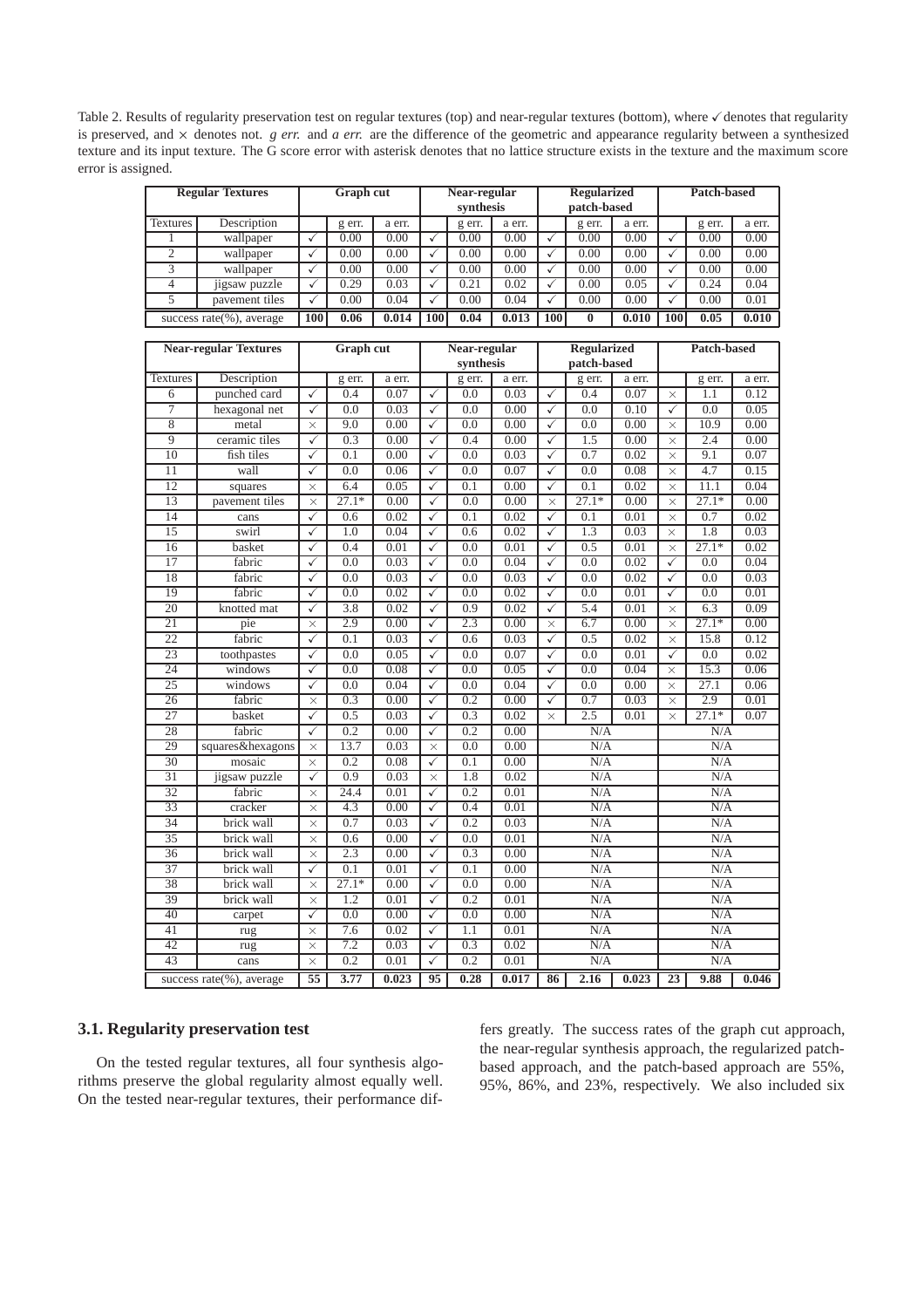

Figure 4. The G and A score errors of synthesized textures, where the x-axis is the texture sample ID, and the z-axis is the G/A score difference between a synthesized texture and its original input texture. The numeric value of G/A score difference of each texture is listed in Table 2.

synthesis results of the *image quilting* approach[4] from its website<sup>1</sup>. The global regularities of the four out of the six tested textures are not preserved. The regularity difference between the input and the synthesized texture pair from each algorithm is shown in Table 2 and displayed as bar diagrams in Figure 4 for each input texture respectively<sup>2</sup>.

## **3.2. Analysis of algorithms based on regularity preservation test**

The above results indicate the importance of respecting global regularity of a near-regular texture during synthesis. The graph cut approach[9], near-regular synthesis[14], the patch-based approach[10] and the regularized patch-based approach handle global regularity in different ways and levels. The patch-based approach does not have any explicit mechanism to preserve the regularity (see Table 1). Although one can set an appropriate patch size and placement offset for regular textures, the patch-based approach cannot handle near-regular textures well. In particular, because its patch extraction algorithm does not utilize global regularity to constrain the sampling position be at the lattice points, it increases the chance that the best matched patch may not align with the boundary of a texture element. In the worst situations, this may cause the patch-based approach to totally break the texture elements and violate global and local regularity in synthesized textures.

Unlike the patch-based approach, the regularized patchbased approach utilizes a user-specified lattice in the synthesis process (Table 1). This lattice information is used to set the patch shape/size, patch extraction and placement locations. This helps to locate the tiles correctly in the input texture and to paste the tiles at right positions in the synthesized texture. Therefore, the regularized patch-based approach can preserve the global regularity much better than the patch-based approach.

The graph cut approach attempts to handle the global regularity by incorporating a local correlation technique to determine the best pasting location so that the underlying periodicity, if it exists, can be preserved (Table 1). This is the reason why the graph cut approach performs much better than the patch-based approach (Table 2). The correlation-based patch placement works well on regular textures and some near-regular textures; however, for nearregular textures in which the color/intensity of texture elements is not regular, the correlation technique cannot guarantee the preservation of global regularity. This is especially true when an input texture contains an interlocked structure, such as woven fabric or brick walls.

The near-regular texture synthesis approach utilizes the translational symmetry property to analyze the global regularity of near-regular textures. This analysis helps to identify the underlying lattice of the input texture and the lattice determines the parameters of patch size/shape, patch extraction and patch placement locations. A difference between the the regularized patch-based approach and near-regular texture synthesis approach is that the former samples tiles without overlapping while the latter samples tiles with overlapping size at half or third quarters of a tile. There are two advantages of sampling tiles with overlapping. First, searching the best matched tile is more robust as there is a larger overlapping between tiles. Second, the overlapping can be used to adjust the pasting location so that the best matched tile is registered to the existing synthesized texture. Through use of overlapped tile sets, the near-regular texture synthesis approach can preserve the global regularity better than the regularized patch-based approach. Moreover, the interlocked structure of a near-regular texture is also better preserved because tiles are extracted and pasted/registered

<sup>1</sup>http://www.cs.berkeley.edu/-efros/research/quilting.html.

<sup>2</sup>For a detailed examination of all input and output texture pairs see http://graphics.cs.cmu.edu/data/texturedb/gallery/ or http://www.cs.nctu.edu.tw/~wclin/nrtcmp/nrtcmp.html.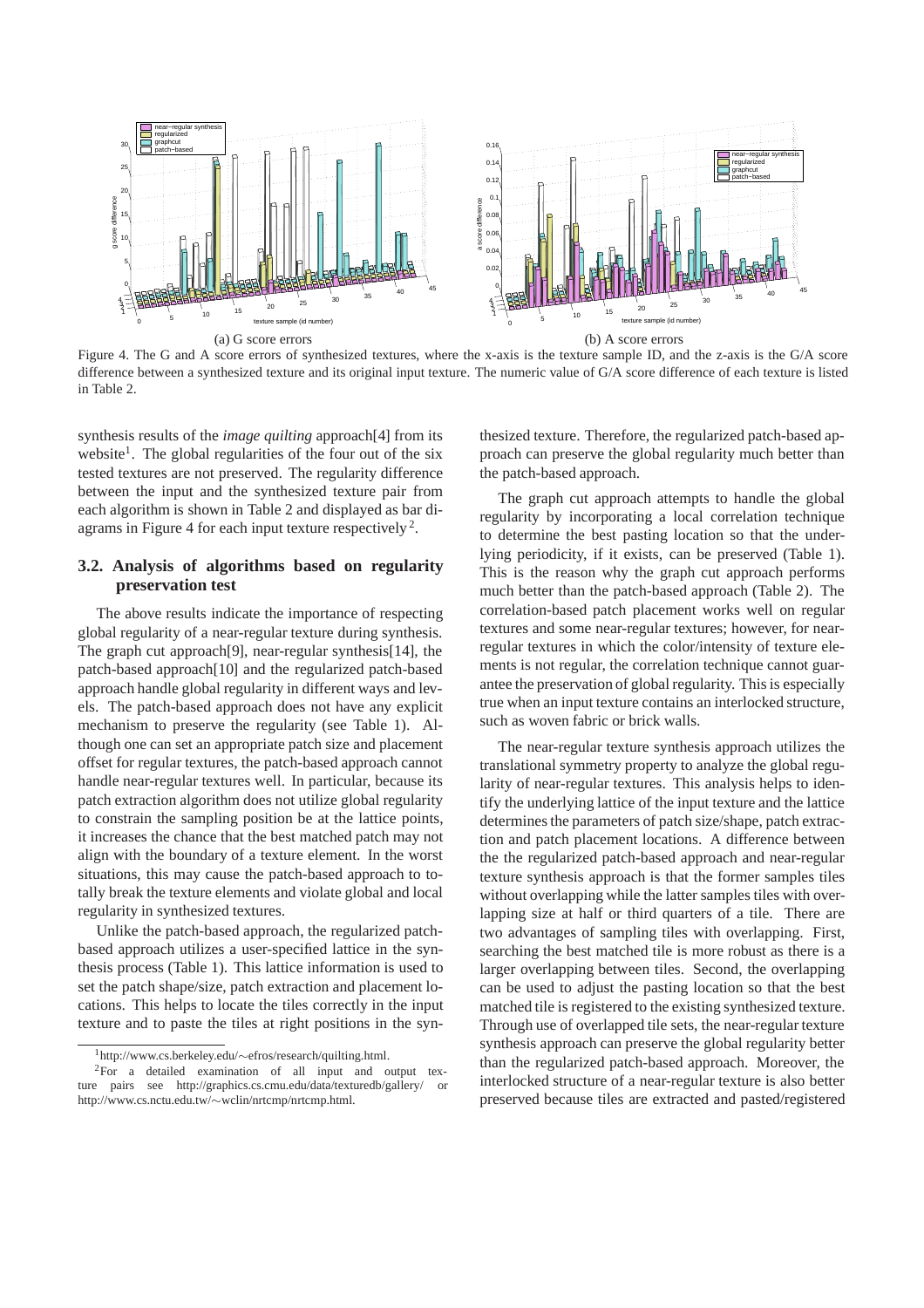accurately at lattice points. This is the reason that the nearregular texture outperforms the graph cut approach in brick wall textures and woven fabric textures.

#### **3.3. User evaluation test**

10 subjects (students) participated in the user evaluation test. Each subject is given both the input and synthesized texture pair on a computer screen and asked to give a score between 1 to 4 (worst to best) in responding to the following question: how well the image characteristics of the input texture are faithfully preserved in the synthesized texture? We compute the mean and standard deviation of the scores from 10 subjects for each synthesized texture. The results are listed in Table 3. The standard deviation of the user scores of *each texture* in Table 3 shows the degree of agreement among different subjects. We use red and blue to indicate the standard deviations of those synthesized textures that are greater than 1.15 (disagree tendency) and less than 0.33 (agree tendency) respectively. Synthesized textures whose standard deviations of the user scores are small (less than 0.33) are mostly generated by the graph cut approach and the patch-based approach. With a closer inspection, we can find that these synthesized textures either receive high scores or low scores. This is not surprising since these synthesized results are either very good or very poor, thus different subjects tend to give similar scores to these textures.

#### **3.4. Analysis on user evaluation results**

ANOVA [15] is a common statistical analysis tool that tests if the variations among data are caused by some potential factors or by chance. to analyze the user evaluation scores. There are two major findings: (1)near-regular texture synthesis algorithm performs statistically significantly better than the other three texture synthesis algorithms (all three pair-wise comparisons have  $p < 0.001$  in Table 4); (2)the user scores are highly correlated to the degrees of regularity, i.e. the scores for regularity-preserved textures and regularity-violated textures differ statistically significantly  $(F(1, 1398)=879.81, p < 0.001$  in Table 5), with averages 3.4 and 1.9 respectively.

Table 4 summarizes the performance of four texture synthesis algorithms in the user evaluation test. From Table 4, it demonstrates that the performance of the near-regular synthesis approach is statistically significantly better than the other three approaches in the user evaluation test. The near-regular texture synthesis approach not only gets higher scores but also has smaller standard deviation (including variations across different users and tested textures), which implies that the evaluation scores of the near-regular synthesis approach, from different users on different tested textures, are more consistent than the other three approaches. Furthermore, it shows that the performance of the graph cut approach and the patch-based approach are less consistent



Figure 5. Histogram of the user scores of all synthesized textures, where green bars represent those textures whose global regularity is preserved and blue bars represent those violated. The range of user score, from best to worst, is 4 to 1. This plot shows that the preservation of global regularity has strong correlation with user evaluation scores, but is not the only criterion that humans use to evaluate a synthesized texture.

across different near-regular textures than that of the nearregular synthesis approach and the regularized patch-based approach.

The second finding in ANONA shows that global regularity is actually an important factor when humans evaluate the quality of the synthesized regular and near-regular textures. We plot the histogram of the user scores of all textures in Figure 5. Among the 1400 synthetic textures tested in the user evaluation test (10 subjects  $\times$  140 synthesized textures ), 1010 textures are regularity-preserved. The histogram of the user scores of regularity-preserved textures is plotted in green bars, while that of the regularity-violated textures is plotted in blue bars. One can observe that most of the regularity-preserved synthesized textures are located in higher score region while most of the regularity-violated synthesized textures are located in lower score region. From Table 5 and Figure 5, we observe strong correlations between the preservation of global regularity and the (high) user evaluation scores.

Global regularity, however, is not the only criterion human subjects use to evaluate the quality of textures. Several regularity-preserved synthesized textures have received low scores and some regularity-violated synthesized texture received high scores. Colors/intensity, statistical variations and other factors also affect one's judgment.

# **4. Conclusion and future work**

In this paper, we compare the performance of four texture synthesis algorithms on regular and near-regular textures. The global regularity property of the regular and nearregular textures provides us a more consistent and objective criterion to evaluate the synthesis results.

Our comparison study shows that near-regular texture synthesis challenges several state-of-the-art algorithms, in-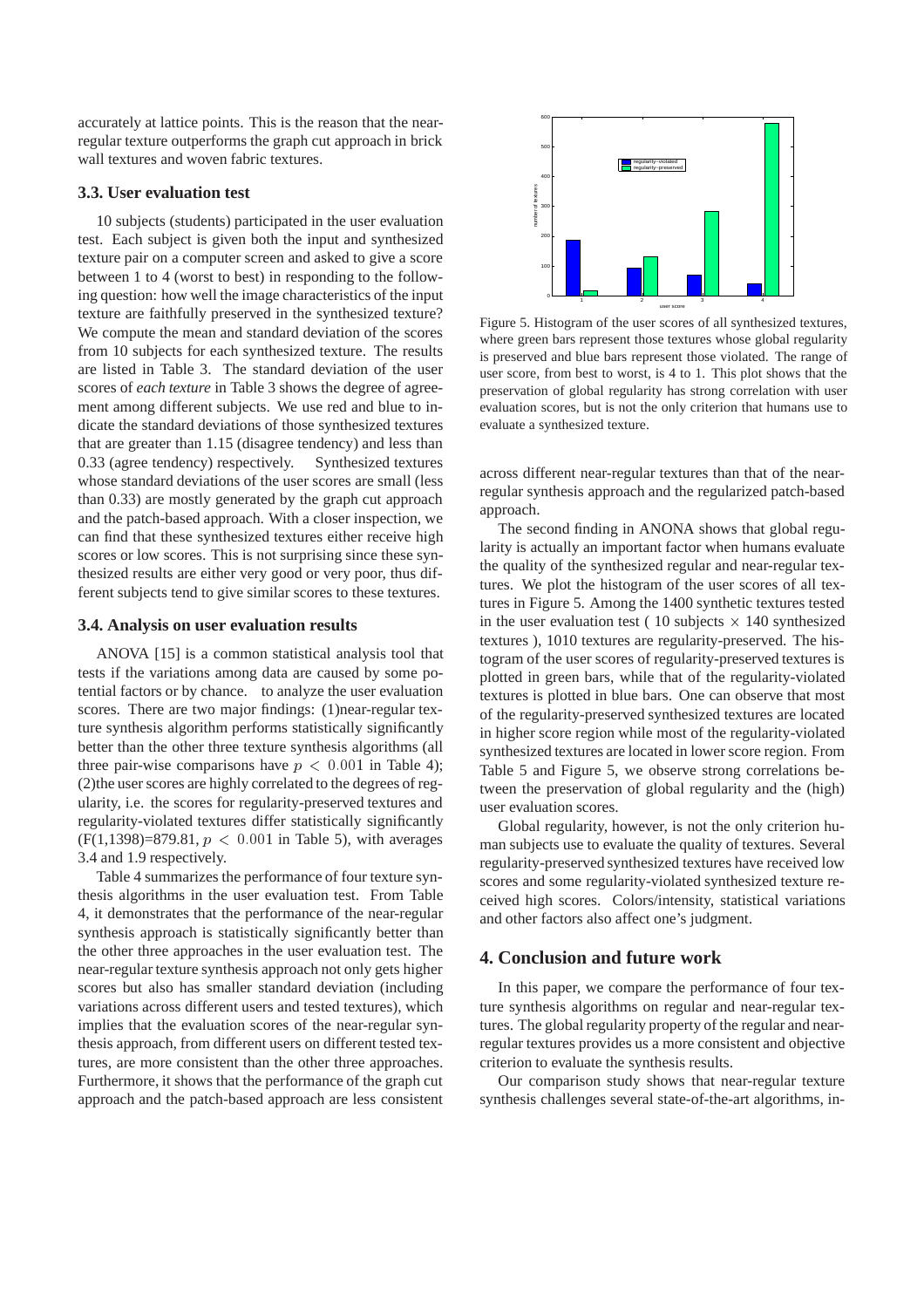Table 3. Results of user evaluation on regular textures (top) and near-regular textures (bottom), where  $\checkmark$  denotes that regularity is preserved, and  $\times$  denotes not. The numbers in the table are the mean and standard deviation of scores given by 10 subjects. The range of score, from best to worst, is 4 to 1. The standard deviations of the synthesized textures that are greater than 1.15 and less than 0.33 are shown in red texts and blue texts respectively.

|                 | <b>Regular Textures</b>          |     | Graph cut |      |     | Near-regular<br>synthesis |      |     | <b>Regularized</b><br>patch-based |      |     | Patch-based |      |
|-----------------|----------------------------------|-----|-----------|------|-----|---------------------------|------|-----|-----------------------------------|------|-----|-------------|------|
| <b>Textures</b> | Description                      |     | mean      | std  |     | mean                      | std  |     | mean                              | std  |     | mean        | std  |
|                 | wallpaper                        |     | 3.5       | 0.71 |     | 3.6                       | 0.70 |     | 3.3                               | 0.95 |     | 3.4         | 0.84 |
|                 | wallpaper                        |     | 3.6       | 0.70 |     | 3.6                       | 0.84 |     | 3.5                               | 0.71 |     | 3.5         | 0.71 |
|                 | wallpaper                        |     | 3.8       | 0.42 |     | 3.8                       | 0.42 |     | 3.8                               | 0.42 |     | 3.8         | 0.42 |
| 4               | jigsaw puzzle                    |     | 3.9       | 0.32 |     | 3.8                       | 0.42 |     | 3.6                               | 0.70 |     | 3.6         | 0.70 |
|                 | payement tiles                   |     | 3.9       | 0.32 |     | 3.6                       | 0.52 |     | 3.7                               | 0.48 |     | 3.7         | 0.48 |
|                 | success rate $(\% )$ , mean, std | 100 | 3.7       | 0.53 | 100 | 3.7                       | 0.59 | 100 | 3.6                               | 0.67 | 100 | 3.6         | 0.64 |
|                 |                                  |     |           |      |     |                           |      |     |                                   |      |     |             |      |

|                 | <b>Near-Regular Textures</b> |                         | <b>Graph</b> cut |      |              | Near-regular     |      |              | <b>Regularized</b> |      |                 | <b>Patch-based</b> |      |
|-----------------|------------------------------|-------------------------|------------------|------|--------------|------------------|------|--------------|--------------------|------|-----------------|--------------------|------|
|                 |                              |                         |                  |      |              | synthesis        |      |              | patch-based        |      |                 |                    |      |
| <b>Textures</b> | Description                  |                         | mean             | std  |              | mean             | std  |              | mean               | std  |                 | mean               | std  |
| 6               | punched card                 | √                       | 3.8              | 0.63 | ✓            | 3.1              | 0.88 | ✓            | 2.6                | 1.07 | $\times$        | 1.5                | 0.85 |
| 7               | hexagonal net                | ✓                       | 3.7              | 0.48 | √            | $\overline{3.6}$ | 0.70 | $\checkmark$ | 3.4                | 0.84 | ✓               | 3.5                | 0.71 |
| $\overline{8}$  | metal                        | $\times$                | 1.5              | 0.97 | ✓            | $\overline{3.3}$ | 0.82 | ✓            | 3.4                | 0.70 | $\times$        | 1.3                | 0.67 |
| $\overline{9}$  | ceramic tiles                | √                       | $\overline{3.5}$ | 0.71 | ✓            | 3.1              | 0.88 | $\checkmark$ | 2.8                | 0.79 | $\times$        | 2.4                | 0.97 |
| 10              | fish tiles                   | ✓                       | $\overline{3.7}$ | 0.48 | ✓            | 3.7              | 0.48 | ✓            | 2.6                | 0.84 | $\times$        | 1.1                | 0.32 |
| $\overline{11}$ | wall                         | √                       | 3.9              | 0.32 | $\checkmark$ | 3.3              | 0.82 | √            | 3.7                | 0.48 | $\times$        | 1.0                | 0.00 |
| 12              | squares                      | $\times$                | 1.1              | 0.32 | √            | 3.4              | 0.52 | √            | 3.5                | 0.71 | $\times$        | 1.1                | 0.32 |
| 13              | pavement tiles               | $\times$                | 1.4              | 0.52 | √            | 3.6              | 0.52 | $\times$     | 3.2                | 0.63 | $\times$        | 1.1                | 0.32 |
| 14              | cans                         | ✓                       | 3.0              | 0.82 | √            | $\overline{3.0}$ | 1.05 | ✓            | 3.5                | 0.53 | $\times$        | 2.5                | 0.97 |
| 15              | swirl                        | ✓                       | 3.4              | 0.84 | $\checkmark$ | $\overline{3.4}$ | 0.84 | √            | 2.6                | 1.07 | $\times$        | 2.6                | 1.17 |
| 16              | basket                       | ✓                       | 2.4              | 0.97 | ✓            | 3.3              | 0.82 | √            | 2.9                | 0.57 | $\times$        | 1.6                | 1.07 |
| 17              | fabric                       | √                       | 3.9              | 0.32 | $\checkmark$ | 3.7              | 0.48 | $\checkmark$ | $\overline{3.5}$   | 0.71 | $\checkmark$    | 3.6                | 0.70 |
| 18              | fabric                       | ✓                       | 3.7              | 0.48 | ✓            | 3.4              | 0.84 | √            | 2.8                | 0.92 | ✓               | 2.9                | 0.88 |
| 19              | fabric                       | √                       | 3.8              | 0.42 | ✓            | 3.4              | 0.97 | √            | 3.0                | 0.94 | √               | 2.9                | 1.20 |
| 20              | knotted mat                  | ✓                       | 3.8              | 0.42 | √            | 3.5              | 0.71 | $\checkmark$ | 3.4                | 0.84 | $\times$        | 1.3                | 0.48 |
| $\overline{21}$ | pie                          | $\times$                | 2.9              | 0.99 | √            | 3.6              | 0.70 | $\times$     | 2.3                | 0.48 | $\times$        | 1.1                | 0.32 |
| $\overline{22}$ | fabric                       | $\sqrt{ }$              | $\overline{3.0}$ | 0.94 | √            | $\overline{3.7}$ | 0.48 | ✓            | $\overline{3.2}$   | 0.63 | $\times$        | 1.4                | 0.97 |
| 23              | toothpastes                  | √                       | 3.2              | 0.92 | ✓            | 3.8              | 0.42 | ✓            | $\overline{3.5}$   | 0.71 | ✓               | 2.8                | 1.03 |
| 24              | windows                      | ✓                       | 3.4              | 0.97 | √            | 2.6              | 0.97 | √            | 2.4                | 1.07 | $\times$        | 1.3                | 0.48 |
| $\overline{25}$ | windows                      | ✓                       | 3.3              | 0.82 | $\checkmark$ | $\overline{3.7}$ | 0.48 | √            | 3.5                | 0.71 | $\times$        | 1.2                | 0.63 |
| 26              | fabric                       | $\times$                | 3.4              | 0.70 | $\checkmark$ | 3.2              | 0.79 | ✓            | 3.0                | 0.94 | $\times$        | 1.4                | 0.52 |
| 27              | basket                       | $\overline{\checkmark}$ | 3.2              | 0.63 | ✓            | $\overline{3.5}$ | 0.71 | $\times$     | 2.2                | 0.63 | $\times$        | 1.1                | 0.32 |
| 28              | fabric                       | √                       | 3.9              | 0.32 | √            | 3.6              | 0.52 |              | N/A                |      |                 | N/A                |      |
| 29              | squares&hexagons             | $\times$                | 1.5              | 0.97 | $\times$     | $\overline{3.1}$ | 0.74 |              | N/A                |      |                 | N/A                |      |
| 30              | mosaic                       | $\times$                | 2.2              | 1.03 | ✓            | $\overline{3.6}$ | 0.70 |              | N/A                |      |                 | N/A                |      |
| $\overline{31}$ | jigsaw puzzle                | ✓                       | $\overline{3.5}$ | 0.53 | $\times$     | 2.4              | 0.97 |              | N/A                |      |                 | N/A                |      |
| $\overline{32}$ | fabric                       | $\times$                | 1.3              | 0.48 | √            | 3.8              | 0.42 |              | N/A                |      |                 | N/A                |      |
| $\overline{33}$ | cracker                      | $\times$                | 2.2              | 0.92 | ✓            | 3.7              | 0.48 |              | N/A                |      |                 | N/A                |      |
| 34              | brick wall                   | $\times$                | 2.6              | 1.17 | $\checkmark$ | 3.8              | 0.42 |              | N/A                |      |                 | N/A                |      |
| $\overline{35}$ | brick wall                   | $\times$                | 3.4              | 0.70 | $\checkmark$ | 3.4              | 0.70 |              | N/A                |      |                 | N/A                |      |
| 36              | brick wall                   | $\times$                | 2.9              | 0.57 | ✓            | 3.3              | 0.48 |              | N/A                |      |                 | N/A                |      |
| 37              | brick wall                   | ✓                       | 3.2              | 0.79 | √            | 3.6              | 0.70 |              | N/A                |      |                 | N/A                |      |
| 38              | brick wall                   | $\times$                | 1.1              | 0.32 | $\checkmark$ | 3.7              | 0.48 |              | N/A                |      |                 | N/A                |      |
| 39              | brick wall                   | $\times$                | 1.2              | 0.42 | $\checkmark$ | $\overline{3.1}$ | 0.88 |              | N/A                |      |                 | N/A                |      |
| 40              | carpet                       | ✓                       | 3.8              | 0.42 | $\checkmark$ | 3.7              | 0.67 |              | N/A                |      |                 | N/A                |      |
| 41              | rug                          | X                       | 2.3              | 0.67 | √            | 2.7              | 1.25 |              | N/A                |      |                 | N/A                |      |
| 42              | rug                          | $\times$                | 2.4              | 0.84 | √            | $\overline{3.3}$ | 0.48 |              | N/A                |      |                 | N/A                |      |
| 43              | cans                         | $\times$                | 2.7              | 1.16 | $\checkmark$ | 3.4              | 0.70 |              | N/A                |      |                 | N/A                |      |
|                 | success rate(%), mean, std   | $\overline{55}$         | 2.9              | 1.13 | 95           | 3.4              | 0.76 | 86           | $\overline{3.0}$   | 0.87 | $\overline{23}$ | $\overline{1.9}$   | 1.10 |

cluding the graph cut[9], patch-based[10], and image quilting approaches[4]. The results from the regularized patchbased approach and the near-regular texture synthesis approach show that the global regularity of the near-regular textures can be better preserved if the synthesis algorithm analyzes the underlying lattice structure and uses this information in the synthesis process. The synthesis results by the near-regular texture synthesis algorithm demonstrate that